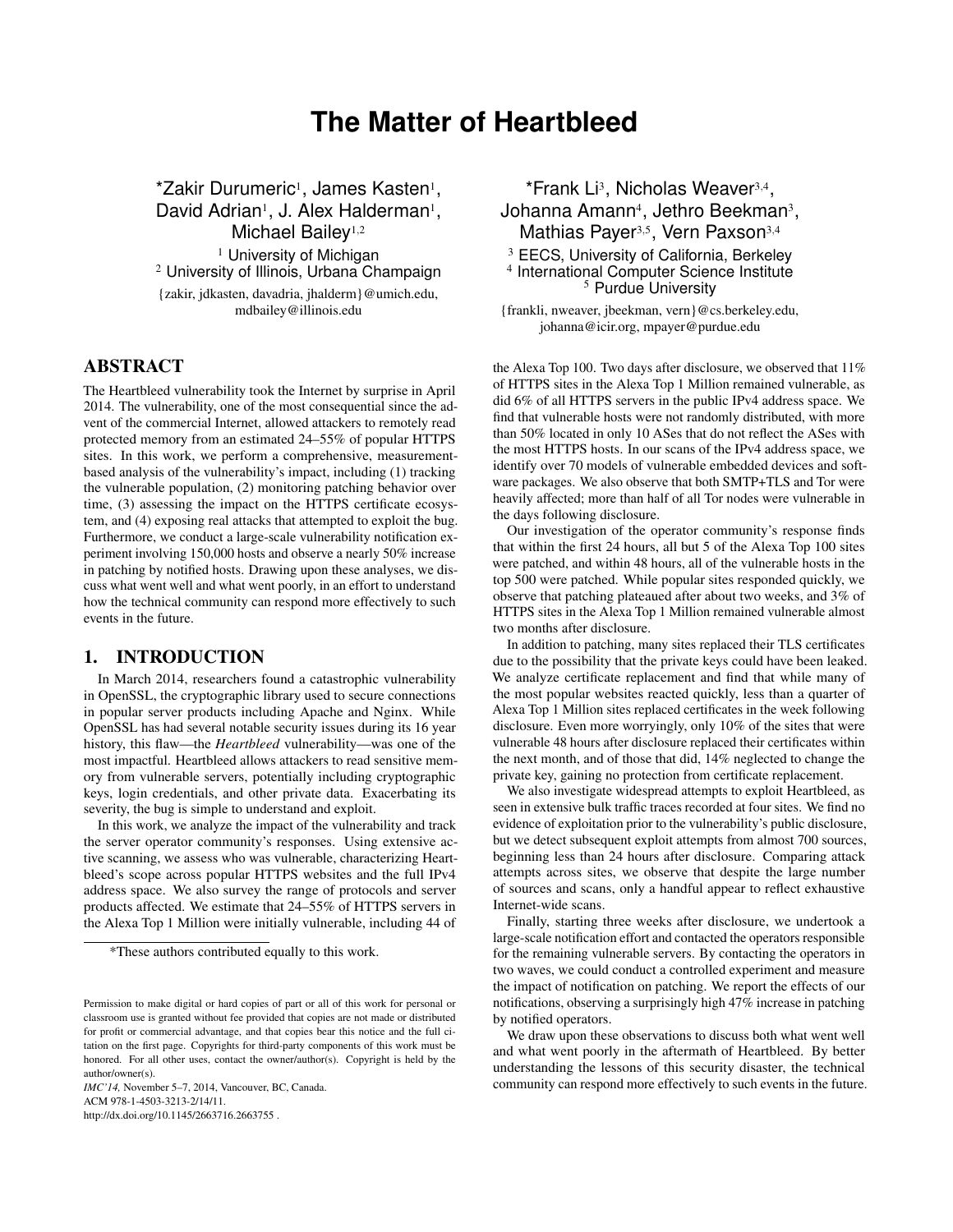<span id="page-1-0"></span>

| HeartbeatRequest  |             |                |                |  |  |  |
|-------------------|-------------|----------------|----------------|--|--|--|
| 01                | length      | «length» bytes | e7f0d31        |  |  |  |
|                   | type length | payload        | random padding |  |  |  |
| 02                | length      | «length» bytes | dc06848        |  |  |  |
| HeartbeatResponse |             |                |                |  |  |  |

Figure 1: Heartbeat Protocol. Heartbeat requests include user data and random padding. The receiving peer responds by echoing back the data in the initial request along with its own padding.

# 2. BACKGROUND

On April 7, 2014, the OpenSSL project publicly disclosed the Heartbleed vulnerability, a bug in their implementation of the TLS Heartbeat Extension. The vulnerability allowed attackers to remotely dump protected memory—including data passed over the secure channel and private cryptographic keys—from both clients and servers. In this section, we provide a brief history of OpenSSL, the Heartbeat Extension, and details of the vulnerability and its disclosure.

# 2.1 OpenSSL: A Brief History

OpenSSL is a popular open-source cryptographic library that implements the SSL and TLS protocols. It is widely used by server software to facilitate secure connections for web, email, VPN, and messaging services. The project started in 1998 and began tracking vulnerabilities in April 2001.

Over the last 13 years, OpenSSL has documented six code execution vulnerabilities that allowed attackers to compromise private server data (e.g., private cryptographic keys and messages in memory) and execute arbitrary code. The project has faced eight information leak vulnerabilities, four of which allowed attackers to retrieve plaintext, and two of which exposed private keys. Two of the vulnerabilities arose due to protocol weaknesses; the remainder came from implementation errors.

The Heartbleed bug reflects one of the most impactful vulnerabilities during OpenSSL's history for several reasons: (1) it allowed attackers to retrieve private cryptographic keys and private user data, (2) it was easy to exploit, and (3) HTTPS and other TLS services have become increasingly popular, resulting in more affected services.

# 2.2 TLS Heartbeat Extension

The Heartbeat Extension allows either end-point of a TLS connection to detect whether its peer is still present, and was motivated by the need for session management in Datagram TLS (DTLS). Standard implementations of TLS do not require the extension as they can rely on TCP for equivalent session management.

Peers indicate support for the extension during the initial TLS handshake. Following negotiation, either end-point can send a HeartbeatRequest message to verify connectivity. The extension was introduced in February 2012 in RFC 6520 [\[66\]](#page-13-0), added to OpenSSL on December 31, 2011, and released in OpenSSL Version 1.0.1 on March 14, 2012.

HeartbeatRequest messages consist of a one-byte type field, a two-byte payload length field, a payload, and at least 16 bytes of random padding. Upon receipt of the request, the receiving endpoint responds with a similar HeartbeatResponse message, in which it echoes back the HeartbeatRequest payload and its own random padding, per Figure [1.](#page-1-0)

<span id="page-1-1"></span>

| Date  | Event                                                   |
|-------|---------------------------------------------------------|
| 03/21 | Neel Mehta of Google discovers Heartbleed               |
| 03/21 | Google patches OpenSSL on their servers                 |
| 03/31 | CloudFlare is privately notified and patches            |
| 04/01 | Google notifies the OpenSSL core team                   |
| 04/02 | Codenomicon independently discovers Heartbleed          |
| 04/03 | Codenomicon informs NCSC-FI                             |
| 04/04 | Akamai is privately notified and patches                |
| 04/05 | Codenomicon purchases the heartbleed.com domain         |
| 04/06 | OpenSSL notifies several Linux distributions            |
| 04/07 | NCSC-FI notifies OpenSSL core team                      |
| 04/07 | OpenSSL releases version 1.0.1g and a security advisory |
| 04/07 | CloudFlare and Codenomicon disclose on Twitter          |
| 04/08 | Al-Bassam scans the Alexa Top 10,000                    |
| 04/09 | University of Michigan begins scanning                  |

Table 1: Timeline of Events in March and April 2014. The discovery of Heartbleed was originally kept private by Google as part of responsible disclosure efforts. News of the bug spread privately among inner tech circles. However, after Codenomicon independently discovered the bug and began separate disclosure processes, the news rapidly became public [\[36,](#page-12-0) [53\]](#page-13-1).

# 2.3 Heartbleed Vulnerability

The OpenSSL implementation of the Heartbeat Extension contained a vulnerability that allowed either end-point to read data following the payload message in its peer's memory by specifying a payload length larger than the amount of data in the HeartbeatRequest message. Because the payload length field is two bytes, the peer responds with up to  $2^{16}$  bytes (~64 KB) of memory. The bug itself is simple: the peer trusts the attacker-specified length of an attacker-controlled message.

The OpenSSL patch adds a bounds check that discards the HeartbeatRequest message if the payload length field exceeds the length of the payload. However, while the bug is easy to conceptualize and the fix is straight-forward, the potential impact of the bug is severe: it allows an attacker to read private memory, potentially including information transferred over the secure channel and cryptographic secrets [\[31,](#page-12-1) [59,](#page-13-2) [67\]](#page-13-3).

# 2.4 Heartbleed Timeline

The Heartbleed vulnerability was originally found by Neel Mehta, a Google computer security employee, in March 2014 [\[36\]](#page-12-0). Upon finding the bug and patching its servers, Google notified the core OpenSSL team on April 1. Independently, a security consulting firm, Codenomicon, found the vulnerability on April 2, and reported it to National Cyber Security Centre Finland (NCSC-FI). After receiving notification that two groups independently discovered the vulnerability, the OpenSSL core team decided to release a patched version.

The public disclosure of Heartbleed started on April 7, 2014 at 17:49 UTC with the version 1.0.1g release announcement [\[53\]](#page-13-1), followed by the public security advisory [\[52\]](#page-13-4) released at 20:37 UTC; both announcements were sent to the OpenSSL mailing list. Several parties knew of the vulnerability in advance, including CloudFlare, Akamai and Facebook. Red Hat, SuSE, Debian, FreeBSD and ALT Linux were notified less than 24 hours before the public disclosure [\[36\]](#page-12-0). Others, such as Ubuntu, Gentoo, Chromium, Cisco, and Juniper were not aware of the bug prior to its public release. We present a timeline of events in Table [1.](#page-1-1)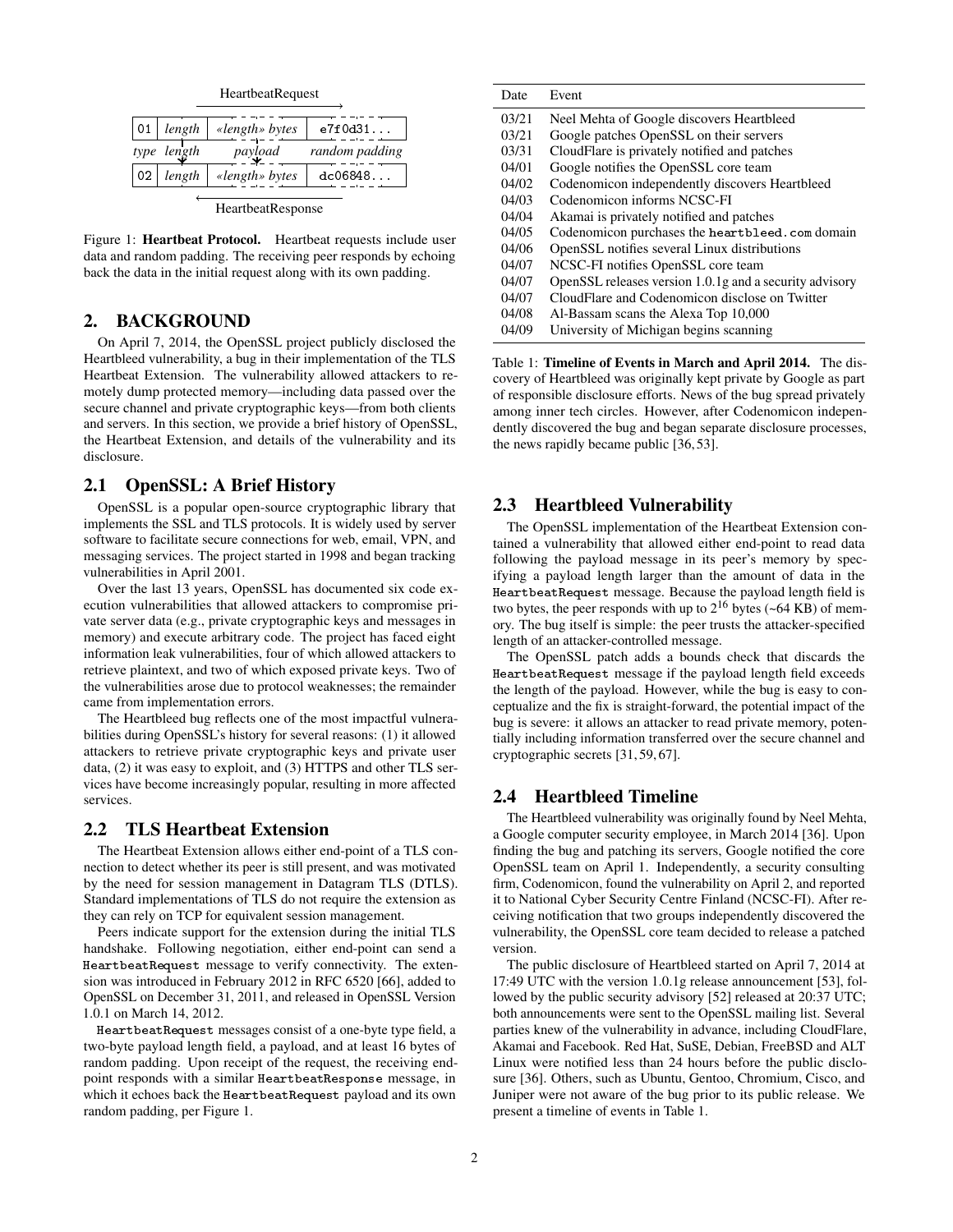# <span id="page-2-0"></span>3. THE IMPACT OF HEARTBLEED

Heartbleed had the potential to affect any service that used OpenSSL to facilitate TLS connections, including popular web, mail, messaging, and database servers (Table [2\)](#page-3-0). To track its damage, we performed regular vulnerability scans against the Alexa Top 1 Million domains [\[1\]](#page-11-0) and against 1% samples of the public, non-reserved IPv4 address space. We generated these samples using random selection with removal, per ZMap's existing randomization function [\[30\]](#page-12-2). We excluded hosts and networks that previously requested removal from our daily HTTPS scans [\[29\]](#page-12-3). In this section, we analyze the impact on those services—particularly HTTPS. We have publicly released all of the data used for this analysis at [https://scans.io/study/umich-heartbleed.](https://scans.io/study/umich-heartbleed)

# 3.1 Scanning Methodology

We tested for the Heartbleed bug by modifying ZMap [\[30\]](#page-12-2) to send Heartbeat requests with no payload nor padding, and the length field set to zero. Per the RFC [\[66\]](#page-13-0), these requests should be rejected. However, vulnerable versions of OpenSSL send a response containing only padding, rather than simply drop the request. The patched version of OpenSSL—as well as other popular libraries, including GnuTLS, NSS, Bouncy Castle, PolarSSL, CyaSSL and MatrixSSL—correctly discard the request (or do not support the Heartbeat Extension).

We emphasize that this approach does not exploit the vulnerability or access any private memory—only random padding is sent back by the server. While it was later found that Heartbleed scanning caused HP Integrated Lights-Out (iLO) devices to crash [\[11\]](#page-12-4), we received no reports of our scans disrupting these devices—likely because our approach did not exploit the vulnerability. We have publicly released our scanner at [https://zmap.io.](https://zmap.io)

# 3.2 False Negatives

Our Heartbleed scanner contained a bug that caused vulnerable sites to sometimes appear safe due to a timeout when probing individual hosts. The root cause was that the scanner labelled each host's vulnerability as false by default, rather than null or unknown. If a Heartbleed test timed out, the scanner returned the host's vulnerability status as the default false, providing no indication of a failed test. The result is a potential false negative, where the scan reports the system as immune. Note that our scanner does not however err when reporting a system as vulnerable. As we develop in this section, the likelihood of a given scan exhibiting such as false negative fortunately does not appear to depend on the particular address being scanned, and this allows us to estimate the false negative rate.

We first assessed whether some addresses were more prone to manifest false negatives than others. To do so, we compared three complete IPv4 scans and examined systems reported as vulnerable in one scan but immune in previous scans. Since the scanner does not err in reporting a host as vulnerable, any prior report of immunity reflects a false negative (assuming no one unpatches systems). We found the IP addresses associated with such false negatives spread evenly across the address space, without any apparent correlations. This observation leads us to believe the false negatives manifest in an address-independent manner.

Although our initial scanner did not fetch the web page itself, a subsequent change in the comprehensive scan (but not the incremental scans) attempted to fetch the server's home page. As the home page fetch occurred after the Heartbleed check, any reported home page data implicitly indicates that the Heartbleed test successfully completed without a timeout.

To investigate the false negative rate, we use two full scans of the IPv4 address space, one with and one without home page fetching. The full scan conducted on April 24 did not grab server home pages, while the May 1 scan did, hence we know the validity of scan results from the May 1 scan. To soundly conduct this comparison we need to remove servers that may have switched IP addresses between the two scans. To do so, we only considered servers that presented identical TLS certificates between the two scans. While this restriction potentially introduces a bias because some sites will have both patched and changed their TLS certificates, the addressindependent nature of the false negatives should cause this effect to even out.

Our scanner failed to grab the server home page for 24% of the hosts in the May scan. Of these 24% of hosts, we observe 44% appear immune. False negatives could only have occurred when testing these hosts. The remaining 56% of hosts appeared vulnerable (and hence are correctly labelled). From this, we conclude that at most  $(0.24 \cdot 0.44) = 0.105$ , or 10.5%, of hosts were incorrectly labelled in the May 1 scan.

For the April scan, the only observable signal of a false negative is if a host was reported immune and then reported vulnerable in the May scan. We find 6.5% of hosts exhibit this behavior. Assuming that people do not unpatch their systems, this provides an estimated lower bound of 6.5% for the April scan false negative rate. This estimate represents a lower bound because we cannot determine the vulnerability in April of a host that appears immune in both scans. In that case, a false negative is a host vulnerable in April but reported as immune, and patched by May. However, we do observe that of hosts reported as vulnerable in the April scan and successfully tested in May (so the server page was retrieved), only 0.36% appeared immune in May, indicating a very modest overall patching rate between the two scans (which accords with Figure [3](#page-5-0) below). Given that our false negatives are addressindependent, we expect a similarly low patch rate for all vulnerable April hosts. Thus, while a 6.5% false negative rate is a lower bound for the April scan, the true rate should not be significantly higher.

Given the similarity of these two false negative estimates using two different scans, ultimately we conclude that the scanner exhibited a false negative rate between 6.5% and 10.5%, but that these manifest independently of the particular server scanned. Due to this address-independent behavior, we can assume a similar false negative rate for sampled scans. We attempt to account for this error whenever possible. In particular, the bias implies that any population-based survey based on a single scan underestimates the vulnerable population. Finally, for our assessment of the impact of notifications (Section [7\)](#page-9-0), we only consider a given server as non-vulnerable when it consistently reports as immune in repeated scans, which would require multiple (presumably independent) false negatives to occur before introducing a bias.

# 3.3 Impact on Popular Websites

Determining which websites were initially vulnerable poses significant difficulties. Little attention was paid to the Heartbeat Extension prior to the vulnerability announcement, and many popular sites patched the vulnerability within hours of the disclosure. Codenomicon, one of the groups that discovered Heartbleed, speculated that 66% of HTTPS sites were vulnerable [\[45\]](#page-12-5). However, this number represented the Apache and Nginx market share and may well reflect an overestimate, because some operators may have disabled the extension, deployed dedicated SSL endpoints, or used older, non-vulnerable versions of OpenSSL.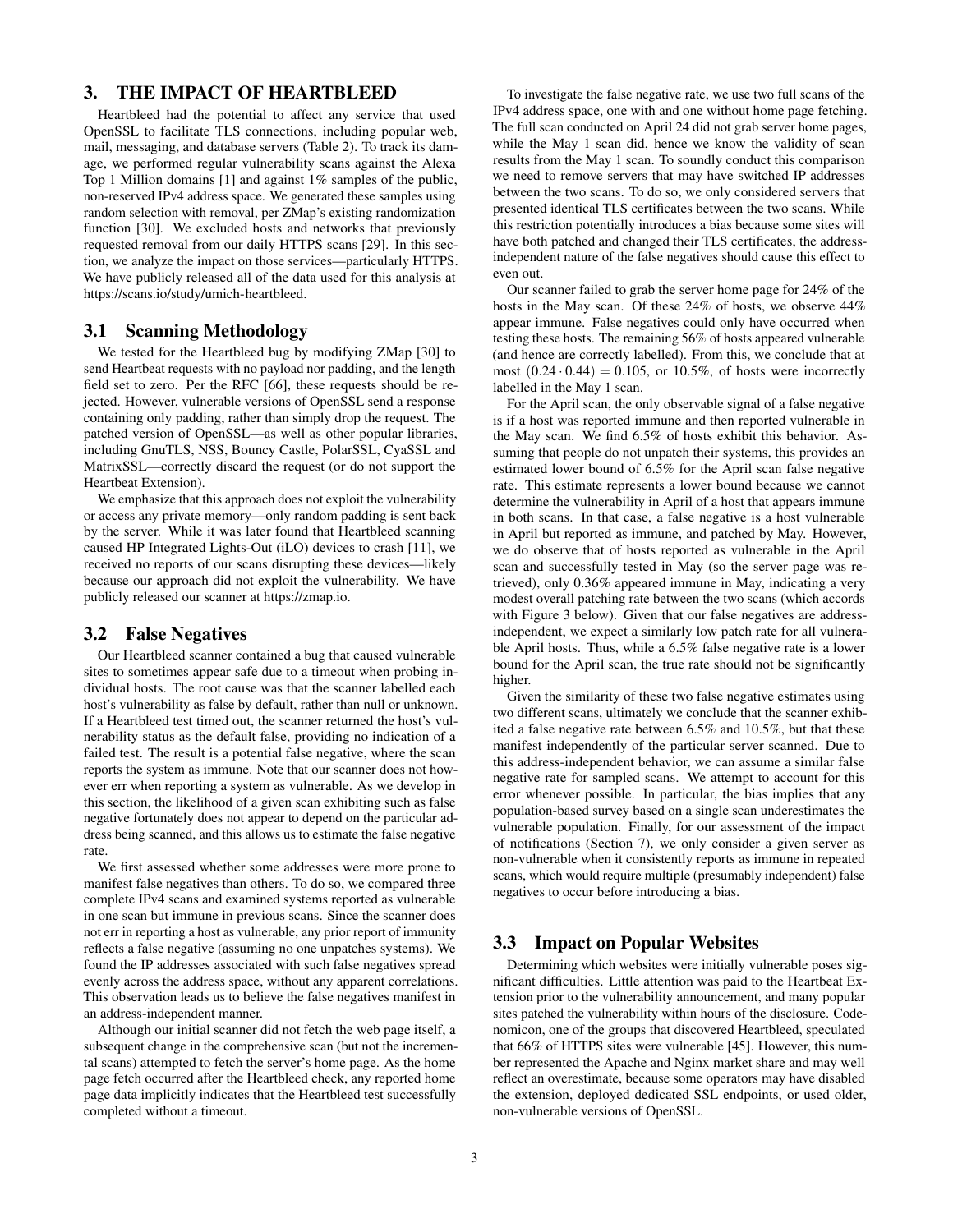<span id="page-3-0"></span>

| Web Servers           |            | <b>Mail Servers</b> |     | Database Servers    |                | <b>XMPP Servers</b> |      | <b>Other Servers</b> |      |
|-----------------------|------------|---------------------|-----|---------------------|----------------|---------------------|------|----------------------|------|
| Apache (mod_ssl) [45] | Yes        | Sendmail [62]       | Yes | $MySQL$ [62]        | Yes            | OpenFire [12]       | No   | OpenVPN [54]         | Yes. |
| Microsoft IIS [46]    | No         | Postfix $[62]$      | Yes | PostgreSQL [62]     | Yes            | Ejabberd [5]        | Yes  | OpenLDAP [63]        | Yes  |
| Nginx $[14]$          | Yes        | Omail $[62]$        | Yes | SOL Server [46]     | No             | Jabberd14 [70]      | Yes  | Stunnel [65]         | Yes  |
| Lighttpd [62]         | Yes        | Exim $[35]$         | Yes | Oracle [55]         | No             | Jabberd2 [41]       | Yes. | Openswan [49]        | Yes  |
| Tomcat [17]           | Yes        | Courier [37]        | Yes | <b>IBM DB2 [38]</b> | N <sub>0</sub> |                     |      | Telnetd-ssl [4]      | Yes  |
| Google GWS [50]       | Yes        | Exchange [46]       | No  | MongoDB $[47]$      | Yes            |                     |      | OpenDKIM [3]         | Yes  |
| LiteSpeed [42]        | Yes        | Dovecot [35]        | Yes | CouchDB $[32]$      | N <sub>0</sub> |                     |      | Proftpd [64]         | Yes  |
| IBM Web Server [38]   | <b>Yes</b> | Cyrus $[48]$        | Yes | Cassandra [6]       | N <sub>0</sub> |                     |      | Bitcoin Client [24]  | Yes  |
| Tengine [13]          | Yes        | Zimbra [56]         | Yes | Redis $[35]$        | No             |                     |      |                      |      |
| Jetty $[51]$          | No         |                     |     |                     |                |                     |      |                      |      |

Table 2: Vulnerable Server Products. We survey which server products were affected by Heartbleed.

#### *3.3.1 Top 100 Websites*

All of the Alexa Top 100 websites were patched within 48 hours of disclosure—prior to the start of our scans. To document the impact on these websites, we aggregated press releases, other's targeted scans, and quotes provided to Mashable, a news site that hosted one of the popular lists of sites for which users should change their passwords due to possible exposure via Heartbleed [\[10\]](#page-12-23).

Al-Bassam completed a vulnerability scan of the Alexa Top 10,000 domains on April 8, 2014 at 16:00 UTC (22 hours after the vulnerability disclosure) [\[20\]](#page-12-24). His scan found 630 vulnerable sites, 3,687 supporting HTTPS but not vulnerable, and 5,683 not supporting HTTPS. Several prominent sites, including Yahoo, Imgur, Stack Overflow, Flickr, Sogou, OkCupid, and DuckDuckGo, were found vulnerable. We investigated other sites in the Alexa Top 100 and found that half made a public statement regarding vulnerability or provided information to Mashable [\[8,](#page-11-5) [10,](#page-12-23) [18–](#page-12-25)[21,](#page-12-26) [23,](#page-12-27) [26,](#page-12-28) [28,](#page-12-29) [33,](#page-12-30) [39,](#page-12-31) [40,](#page-12-32) [50,](#page-12-15) [58,](#page-13-13) [61,](#page-13-14) [68,](#page-13-15) [69,](#page-13-16) [71,](#page-13-17) [73,](#page-13-18) [74\]](#page-13-19). Combining these press releases, Mashable's report, and Al-Bassam's scan, we find that at least 44 of the Alexa Top 100 websites were vulnerable. However, this figure reflects a lower bound, as we were unable to find information for some sites. Table [3](#page-3-1) lists the vulnerability status of the top 30 HTTPS-enabled sites in the US.

<span id="page-3-1"></span>

| Site       | Vuln.          | Site            | Vuln.                    | Site        | Vuln.                    |
|------------|----------------|-----------------|--------------------------|-------------|--------------------------|
| Google     | Yes            | Bing            | N <sub>0</sub>           | Wordpress   | Yes                      |
| Facebook   | No.            | Pinterest       | Yes                      | Huff. Post  | $\overline{\mathcal{L}}$ |
| Youtube    | <b>Yes</b>     | <b>Blogspot</b> | Yes                      | <b>ESPN</b> | 7                        |
| Yahoo      | Yes            | Go.com          | ?                        | Reddit      | Yes                      |
| Amazon     | No.            | Live            | N <sub>0</sub>           | Netflix     | Yes                      |
| Wikipedia  | <b>Yes</b>     | <b>CNN</b>      | $\overline{\mathcal{L}}$ | MSN.com     | N <sub>0</sub>           |
| LinkedIn   | No.            | Instagram       | Yes                      | Weather.com | 7                        |
| eBay       | No.            | Paypal          | N <sub>0</sub>           | <b>IMDB</b> | No                       |
| Twitter    | N <sub>0</sub> | Tumblr          | Yes                      | Apple       | No.                      |
| Craigslist | ?              | Imgur           | Yes                      | Yelp        | 9                        |

Table 3: Vulnerability of Top 30 US HTTPS-Enabled Websites. We aggregate published lists of vulnerable sites, press releases, and news sources to determine which of the top sites were vulnerable before the discovery of Heartbleed.

#### *3.3.2 Estimating Broader Impact*

Within 48 hours of the initial disclosure, we conducted our first vulnerability scan of the Alexa Top 1 Million. At that point, we found that 45% of all sites supported HTTPS. 60% of those supported the Heartbeat Extension, and 11% of all HTTPS sites were vulnerable. While 60% of HTTPS sites supported the extension, 91% of these were powered by known vulnerable web servers (e.g., Nginx or Apache Web Server), as shown in Table [4.](#page-3-2) If all of these servers were initially vulnerable and operators installed a patched OpenSSL version (rather than rebuilding OpenSSL with Heartbeat disabled), at most about 55% of the HTTPS sites in the Alexa Top 1 Million were initially vulnerable.

While disabling the largely unused extension would appear to provide an obvious solution, it is not possible to disable the extension through a configuration file. Instead, this change requires recompiling OpenSSL with a specific flag—an option likely more laborious than updating the OpenSSL software package.

Some sites may possibly have used an older version of OpenSSL that was not vulnerable. To estimate a lower bound for the number of vulnerable sites, we considered sites that used vulnerable web servers and supported TLS 1.1 and 1.2—features first introduced in OpenSSL 1.0.1 along with the Heartbeat Extension. Such sites would have been vulnerable unless administrators had recompiled OpenSSL to explicitly disable the extension.

To estimate the number of sites that supported TLS 1.1 and 1.2 prior to the Heartbleed disclosure, we analyzed the data collected by the Trustworthy Internet Movement's SSL Pulse [\[16\]](#page-12-33), which provides monthly statistics of SSL-enabled websites within the Alexa Top 1 Million. We find that 56,019 of the 171,608 (32.6%) sites in the SSL Pulse dataset supported TLS 1.1 or 1.2. Of these sites, 72.7% used known vulnerable web servers, yielding an estimated lower bound of 23.7% of the sites being vulnerable.

In summary, we can reasonably bound the proportion of vulnerable Alexa Top 1 Million HTTPS-enabled websites as lying between 24–55% at the time of the Heartbleed disclosure.

<span id="page-3-2"></span>

| Web Server    | Alexa Sites     | Heartbeat Ext. | Vulnerable     |
|---------------|-----------------|----------------|----------------|
| Apache        | 451,270 (47.3%) | 95,217 (58.4%) | 28,548 (64.4%) |
| Nginx         | 182,379 (19.1%) | 46,450 (28.5%) | 11,185 (25.2%) |
| Microsoft IIS | 96,259 (10.1%)  | 637 $(0.4\%)$  | 195 (0.4%)     |
| Litespeed     | 17,597 (1.8%)   | $6,838(4.2\%)$ | $1,601(3.6\%)$ |
| Other         | 76,817 (8.1%)   | 5,383 (3.3%)   | 962(2.2%)      |
| Unknown       | 129,006 (13.5%) | 8,545 (5.2%)   | $1,833(4.1\%)$ |

Table 4: Alexa Top 1 Million Web Servers. We classify the web servers used by the Alexa Top 1 Million Sites, as observed in our first scan on April 9, 2014. Percentages represent the breakdown of server products for each category. We note that while Microsoft IIS was not vulnerable to Heartbleed, a small number of IIS servers used vulnerable SSL terminators.

#### 3.4 Pre-Disclosure Patching

Google, Akamai, and other sites disabled the Heartbeat Extension prior to public disclosure. To detect when services disabled the Heartbeat Extension, we examined data from the ICSI Certificate Notary, which passively monitors TLS connections from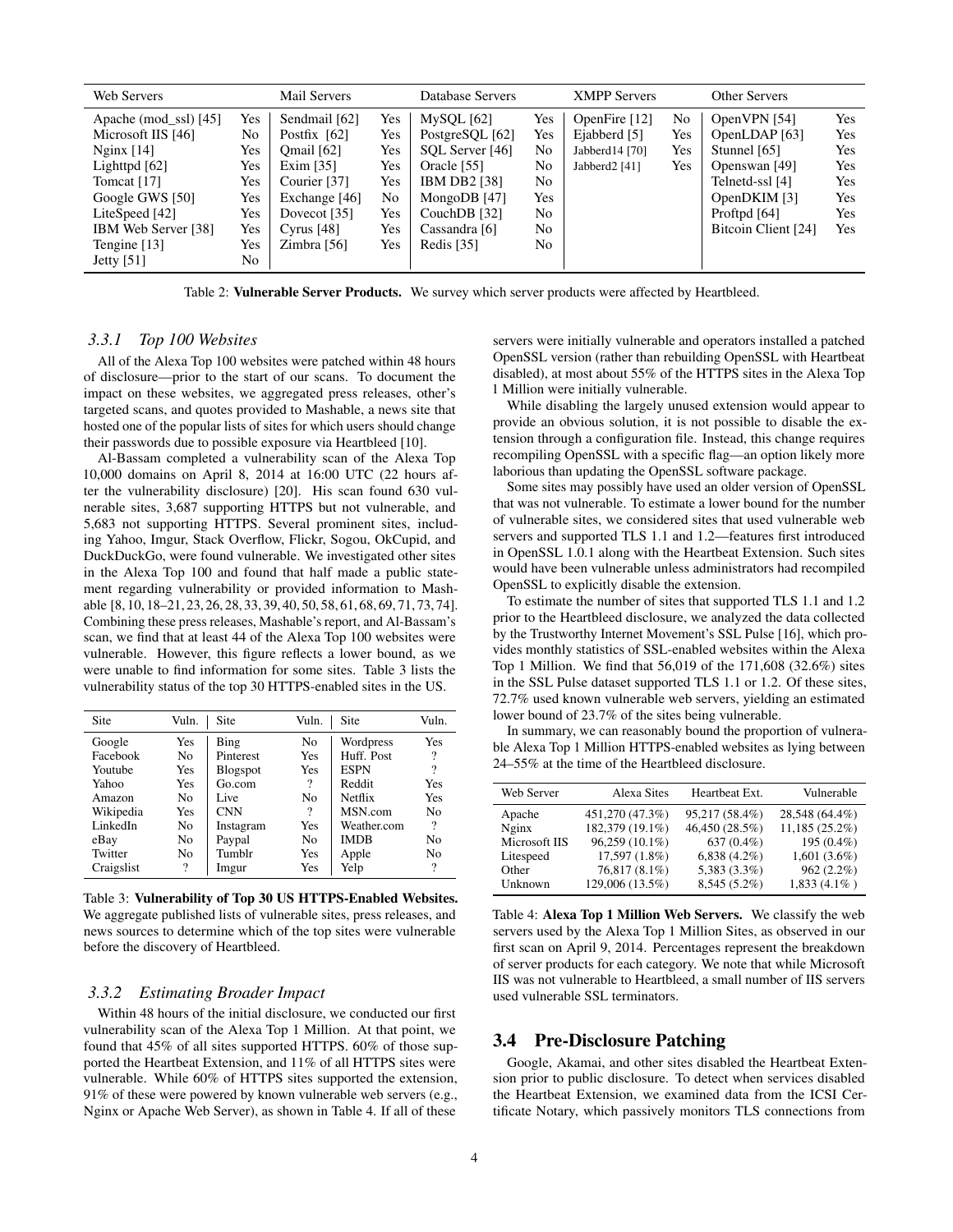seven research and university networks (approximately 314K active users) [\[22\]](#page-12-34).

The Notary data shows that Google disabled Heartbeat starting at least 12 days prior to public disclosure, with all servers Heartbeatdisabled by April 15. While some servers still had Heartbeat enabled after disclosure, they may not have been exploitable. Google may have already patched those servers, and decided afterwards to disable the Heartbeat Extension as a company-wide policy. Similarly, Akamai began disabling Heartbeat at least 4 days prior to disclosure, completing the process by April 18.

# 3.5 Internet-Wide HTTPS Vulnerability

We began performing daily 1% scans of the IPv4 address space on April 9, 48 hours after the disclosure. Our first scan found that 11.4% of HTTPS hosts supported the Heartbeat Extension and 5.9% of all HTTPS hosts were vulnerable. Combining these proportions from random sampling with our daily scans of the HTTPS ecosystem [\[29\]](#page-12-3) (which do not include Heartbleed vulnerability testing), we estimate that 2.0 million HTTPS hosts were vulnerable two days after disclosure.

Surprisingly, 10 ASes accounted for over 50% of vulnerable HTTPS hosts but represented only 8.6% of all HTTPS hosts [\(Fig](#page-4-0)[ure 2\)](#page-4-0). With the exception of Comcast Cable Communications, the ASes all belonged to web hosting companies or cloud providers (Table [5\)](#page-4-1). The vulnerable hosts in the Comcast AS were Fortinet devices. In the case of Strato Hosting, vulnerable addresses were hosting Parallels Plesk Panel, a web hosting management software. The vulnerable addresses of Minotavar Computers, ZeXoTeK IT-Services, Euclid systems, Vivid Hosting, and ACCESSPEOPLE-DE all served the default Apache page, likely reflecting named-based virtual hosts. In the case of the two Amazon ASes and Hetzner Online, a large number of the vulnerable hosts served public facing websites, and used Apache or Nginx.

<span id="page-4-1"></span>

| AS                                  | % of Vulnerable | % of HTTPS |
|-------------------------------------|-----------------|------------|
| Minotavar Computers EOOD            | 18.5%           | 1.7%       |
| ZeXoTeK IT-Services GmbH            | 13.0%           | $0.9\%$    |
| <b>ACCESSPEOPLE-DE ISP-Service</b>  | 7.4%            | 0.7%       |
| Amazon.com. Inc.                    | 4.6%            | 0.8%       |
| Amazon.com. Inc.                    | 4.1%            | 0.9%       |
| Hetzner Online AG                   | 2.6%            | 0.4%       |
| <b>Comcast Cable Communications</b> | 2.3%            | 2.8%       |
| Vivid Hosting                       | 2.0%            | 0.1%       |
| <b>Euclid Systems</b>               | 1.5%            | 0.1%       |
| <b>Strato Hosting</b>               | 1.4%            | 0.1%       |
| Total                               | 57.4%           | 8.6%       |

Table 5: Top ASes with Most Vulnerable Hosts. We aggregate hosts by AS and find that 57% of vulnerable hosts in the April 9 scan were located in only 10 ASes.

# <span id="page-4-2"></span>3.6 Vulnerable Devices and Products

Heartbleed also affected many embedded systems, including printers, firewalls, VPN endpoints, NAS devices, video conferencing systems, and security cameras. To understand the embedded systems that were affected, we analyzed the self-signed certificates employed by vulnerable hosts. We clustered these by fields in the certificate Subject and manually inspected large clusters. From this, we developed device "fingerprints". We took a conservative approach and chose the most restrictive fingerprints in order to minimize false positive identifications. This, and the manual effort required, means that our fingerprints lack comprehensive coverage. However, we

<span id="page-4-0"></span>

Number of Autonomous Systems

Figure 2: Vulnerable Servers by AS. We aggregate vulnerable hosts by AS and find that over 50% of vulnerable hosts are located in ten ASes.

still identified 74 distinct sets of vulnerable devices and software packages that fall into a number of broad categories:

Communication Servers: IceWarp messaging, Zimbra collaboration servers, iPECS VoIP systems, and Polycom and Cisco video conference products.

Software Control Panels: Puppet Enterprise Dashboard, IBM System X Integrated Management Modules, Kloxo Web hosting control panel, PowerMTA, Chef/Opscode management consoles, VMWare servers, and Parallels control panels for Plesk and Confixx.

Network Attached Storage: QNAP, D-Link, ReadyNAS, LaCie, Synology, and Western Digital NAS devices.

Firewall and VPN Devices: Devices from Barracuda Networks, Cisco, SonicWALL, WatchGuard, OpenVPN, pfSense, TOPSEC Network Security (a Chinese vendor), and Fortinet.

Printers: Dell, Lexmark, Brother, and HP printers.

Miscellaneous: Hikvision and SWANN security cameras, AcquiSuite power monitors, IPACCT (a management tool used by Russian ISPs), Aruba Networks WiFi login portals, INSYS VPN access for industrial controllers, and SpeedLine Solutions (the "#1 rated Pizza POS System").

#### 3.7 Other Impacts

While our study focuses on Heartbleed's impact on public HTTPS web services, Heartbleed also affected mail servers, the Tor network, Bitcoin, Android, and wireless networks, as we briefly assess in this section.

Mail Servers. SMTP, IMAP, and POP3 can use TLS for transport security via use of a StartTLS directive within a plaintext session. As such, if mail servers used OpenSSL to facilitate TLS connections, they could have been similarly vulnerable to Heartbleed. On April 10, we scanned a random 1% sample of the IPv4 address space for vulnerable SMTP servers. We found that 45% of those providing SMTP+TLS supported the Heartbeat Extension, and 7.5% were vulnerable to Heartbleed.

These estimates only provide a lower bound, because similar to HTTPS, our scanner sometimes timed out, causing false negatives. (We also scanned for IMAP and POP3 servers, but later analysis of the data found systematic flaws that rendered the results unusable.)

Tor Project. Tor relays and bridges use OpenSSL to provide TLS-enabled inter-relay communication. In our April 10 scan, we found that 97% of relays supported Heartbeat and could have been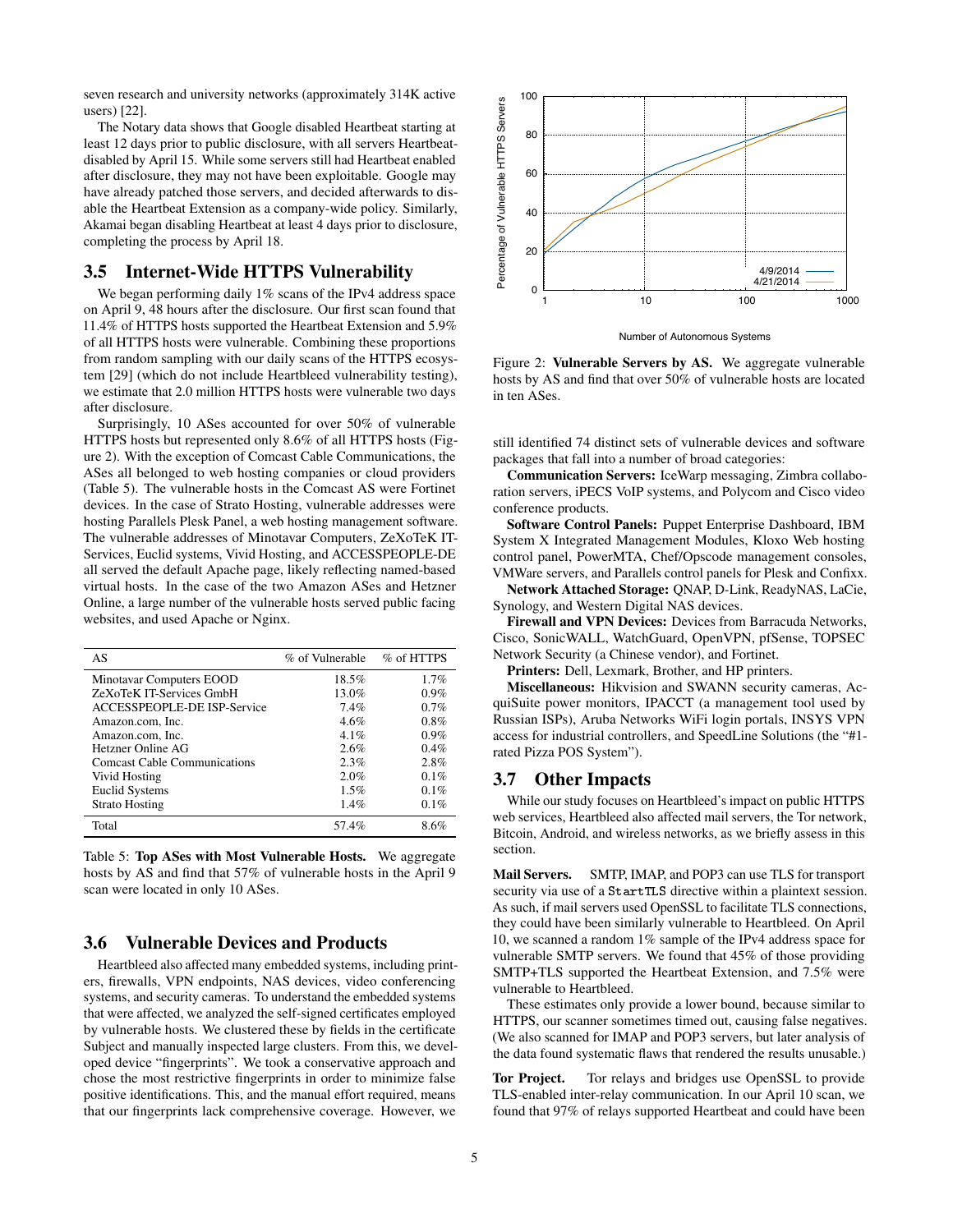vulnerable. 48% of the relays remained vulnerable at that time, three days after announcement of the vulnerability. The vulnerability could have allowed an attacker to extract both short-term onion and long-term identity keys, ultimately allowing an attacker to intercept traffic and impersonate a relay. In the case of a hidden service, the bug could have allowed an entry guard to locate a hidden service. The Tor client was similarly affected, potentially allowing entry guards to read sensitive information from a client's memory, such as recently visited websites [\[27\]](#page-12-35).

Bitcoin Clients. Heartbleed affected both Bitcoin clients and exchanges, and in the most severe case, allowed an attacker to compromise the accounts on a popular exchange, BTCJam [\[15\]](#page-12-36). The value of Bitcoin did not change drastically on April 7, the date of public disclosure, falling only 3.1% from the previous day (a figure within its regular volatility) and returned to its April 6 value by April 14.

All versions of the Bitcoin software from May 2012 to April 2014 used a vulnerable OpenSSL version [\[2\]](#page-11-6). Immediately after Heartbleed's disclosure, a new Bitcoin version was released linking to the newly patched OpenSSL version. Because clients were also affected by the bug, attackers could potentially compromise wallets or retrieve private keys if a susceptible user followed a payment request link [\[24\]](#page-12-20). However, we have not found any reports of the theft of Bitcoins from local wallets.

Several companies, including Bitstamp and Bitfinex, temporarily suspended transactions on April 8 until they could patch their servers. In the most severe case, 12 customers had a total of 28 BTC ( $\approx$  \$6,500) stolen from BTCJam after account credentials were compromised, though with all funds subsequently reinstated by the exchange [\[15\]](#page-12-36).

Android. Heartbleed only affected Android version 4.1.1 [\[50\]](#page-12-15). It is unclear how many devices currently run the affected version, but Google recently estimated that 33.5% of all Android devices currently run Android 4.1.x [\[7\]](#page-11-7). A vulnerable device would have been susceptible to having memory read by a malicious server.

Wireless Networks. Several variants of the Extended Authentication Protocol, a commonly used framework for wireless network authentication, use TLS, including EAP-PEAP, EAP-TLS, and EAP-TTLS. For implementations based on OpenSSL, Heartbleed would have allowed attackers to retrieve network keys and user credentials from wireless clients and access points [\[34\]](#page-12-37). We do not know of any statistics regarding what sort of vulnerable population this potentially represents.

# 4. PATCHING

In Section [3,](#page-2-0) we estimated the initial impact of Heartbleed. In this section, we discuss the patching behavior that occurred subsequent to the disclosure.

### 4.1 Popular Websites

Popular websites did well at patching. As mentioned above, only five sites in the Alexa Top 100 remained vulnerable when Al-Bassam completed his scan 22 hours after disclosure. All of the top 100 sites were patched by the time we started our scans, 48 hours after disclosure. As discussed in Section [3,](#page-2-0) our first scan of the Alexa Top 1 Million found that 11.5% of HTTPS sites remained vulnerable. The most popular site that remained vulnerable was mpnrs.com, ranked 689th globally and 27th in Germany. Similarly, all but seven of the vulnerable top 100 sites replaced their certificate in the first couple of weeks following disclosure. Most interestingly, godaddy.com, operator of the largest commercial certificate

<span id="page-5-0"></span>

Date

Figure 3: HTTPS Patch Rate. We track vulnerable web servers in the Alexa Top 1 Million and the public IPv4 address space. We track the latter by scanning independent 1% samples of the public IPv4 address space every 8 hours. Between April 9 and June 4, the vulnerable population of the Alexa Top 1 Million shrank from 11.5% to 3.1%, and for all HTTPS hosts from 6.0% to 1.9%.

authority, did not change their certificates until much later. The other six sites are mail.ru, instagram.com, vk.com, sohu.com, adobe.com, and kickass.to.

As shown in Figure [3,](#page-5-0) while many Alexa Top 1 Million sites patched within the first week, the patch rate quickly dropped after two weeks, with only a very modest decline between April 26 and June 4, 2014. While top sites in North America and Europe were initially more vulnerable than Asia and Oceania (presumably due to more prevalent use of OpenSSL-based servers), they all followed the same general patching pattern visible in Figure [3.](#page-5-0)

#### 4.2 Internet-Wide HTTPS

As can be seen in Figure [3,](#page-5-0) the patching trend for the entire IPv4 address space differs from that of the Alexa Top 1 Million. The largest discrepancy occurs between April 22, 14:35 EDT and April 23, 14:35 EDT, during which the total number of vulnerable hosts fell by nearly a factor of two, from 4.6% to 2.6%. This dropoff occurred because several heavily affected ASes patched many of their systems within a short time frame. The shift from 4.6% to 3.8% between 14:35 and 22:35 on April 22 reflects Minotavar Computers patching 29% of their systems, ZeXoTeK IT-Services patching 60%, and Euclid Systems patching 43%. Between April 22, 22:35 and April 23, 06:35, Minotavar Computers continued to patch systems. The last major drop from 3.4% to 2.6% (06:35–14:35 on April 23) was primarily due to Minotavar Computers patched remaining systems, and to a lesser extent, Euclid Systems and Vivid Hosting.

## 4.3 Comparison to Debian Weak Keys

In 2008, a bug was discovered in the Debian OpenSSL package, in which the generation of cryptographic keys had a severely limited source of entropy, reducing the space of possible keys to a few hundred thousand. The lack of entropy allowed attackers to fully enumerate the SSL and SSH keys generated on Debian systems, thus making it vital for Debian OpenSSL users to generate fresh replacement keys.

Yilek et al. measured the impact of the vulnerability and patching behavior by performing daily scans of HTTPS servers [\[72\]](#page-13-20). Given the similarities in the severity and nature of remediation between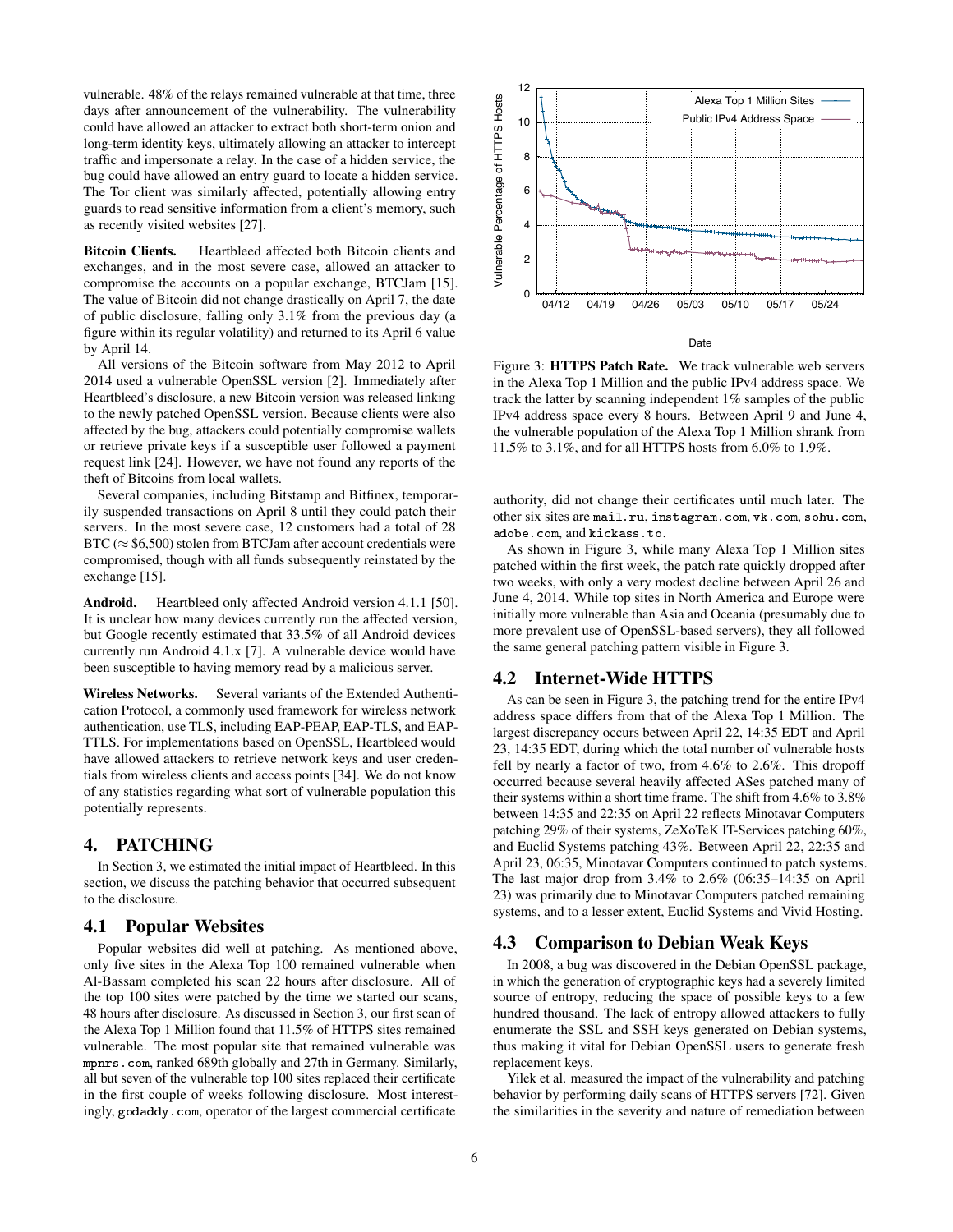<span id="page-6-0"></span>

Figure 4: Comparison of the Patch Rates of the Debian PRNG and Heartbleed Vulnerabilities. The y-axis is normalized at 8.7 days, indicated by the vertical striped line. Thus, the fraction of unpatched entities at a given time is relative to the fraction at 8.7 days after disclosure, for each dataset. Except for the points marked by  $\circ$ , for each measurement the size of the Debian PRNG entity population was  $n = 41,200 \pm 2,000$ , and for Heartbleed,  $n =$  $100,900 \pm 7,500$ . Due to a misconfiguration in our measurement setup, no Heartbleed data is available days 58–85.

this event and Heartbleed, we compared the community's responses to both disclosures.

A key methodological issue with conducting such a comparison concerns ensuring we use an "apples-to-apples" metric for assessing the extent of the community's response to each event. The comparison is further complicated by the fact that our Heartbleed measurements sample a different 1% of the Internet each scan. We do the comparison by framing the basic unit of "did an affected party respond" in terms of aggregate entities very likely controlled by the same party (and thus will update at the same time). To do so, we define an entity as a group of servers that all present the same certificate during a particular measurement. This has the potential for fragmenting groups that have partially replaced their certificates, but we argue that this effect is likely negligible since the number of entities stays roughly constant across our measurements. Note that this definition of entity differs from the "host-cert" unit used in [\[72\]](#page-13-20), in which groups were tracked as a whole from the first measurement.

Figure [4](#page-6-0) shows for both datasets the fraction of unfixed entities to the total number of entities per measurement. We consider an entity as "fixed" in the Debian PRNG dataset if the certificate now has a strong public key (and previously did not), otherwise "unfixed". For our Heartbleed IPv4 dataset (labelled "patch"), we deem an entity as "fixed" if *all* servers presenting the same certificate are now no longer vulnerable, "unfixed" otherwise.

This data shows that entities vulnerable to Heartbleed patched somewhat more quickly than in the Debian scenario, and continue to do so at a faster rate. It would appear that aspects of the disclosure and publicity of Heartbleed did indeed help with motivating patching, although the exact causes are difficult to determine.

Note that for the Debian event, it was very clear that affected sites had to not only patch but to also issue new certificates, because there was no question that the previous certificates were compromised. For Heartbleed, the latter step of issuing new certificates was not as pressing, because the previous certificates were compromised only if attackers had employed the attack against the site prior to patching *and* the attack indeed yielded the certificate's private key.

Given this distinction, we also measured whether entities changed their certificates after patching Heartbleed.[∗](#page-0-0) To do so, we now define an entity as a group of servers that all present the same certificate during both a particular measurement and all previous measurements. We regard an entity as "unfixed" if *any* server presenting that certificate is vulnerable at any time during this time frame and "fixed" otherwise. Again, we argue that fragmentation due to groups having their servers only been partially patched is likely negligible. We label this data as "cert change" in Figure [4.](#page-6-0) We see that while entities patched Heartbleed faster than the Debian PRNG bug, they replaced certificates more slowly, which we speculate reflects a perception that the less-definitive risk of certificate compromise led a number of entities to forgo the work that reissuing entails.

# <span id="page-6-2"></span>5. CERTIFICATE ECOSYSTEM

Heartbleed allowed attackers to extract private cryptographic keys [\[67\]](#page-13-3). As such, the security community recommended that administrators generate new cryptographic keys and revoke compromised certificates [\[35\]](#page-12-9). In this section, we analyze to what degree operators followed these recommendations.

# <span id="page-6-1"></span>5.1 Certificate Replacement

To track which sites replaced certificates and cryptographic keys, we combined data from our Heartbleed scans, Michigan's daily scans of the HTTPS ecosystem [\[29\]](#page-12-3), and ICSI's Certificate Notary service [\[22\]](#page-12-34). Of the Alexa sites we found vulnerable on April 9 (2 days after disclosure), only 10.1% replaced their certificates in the month following disclosure (Figure [5\)](#page-7-0). For comparison, we observed that 73% of vulnerable hosts detected on April 9 patched in that same time frame, indicating that most hosts who patched did not replace certificates. In addition, it is striking to observe that only 19% of the vulnerable sites that did replace their certificates also revoked the original certificate in the same time frame, and even more striking that 14% *re-used the same private key*, thus gaining no actual protection by the replacement.

We find that 23% of all HTTPS sites in the Alexa Top 1 Million replaced certificates and 4% revoked their certificates between April 9 and April 30, 2014. While it may seem inverted that fewer vulnerable sites changed their certificates compared to all HTTPS sites in the Alexa Top 1 Million, our first scan was two days after initial disclosure. We expect that diligent network operators both patched their systems and replaced certificates within the first 48 hours post disclosure, prior to our first scan.

The ICSI Certificate Notary (see Section [6.1\)](#page-8-0) provides another perspective on changes in the certificate ecosystem, namely in terms of Heartbleed's impact on the sites that its set of users visit during their routine Internet use. In Figure [6,](#page-7-0) we show the difference in certificate replacement between March and April 2014. For the first four days after public disclosure on April 7, we observed a large drop in the number of servers with the same certificate as on April 6, indicating a spike in new certificates. After that, certificate changes progressed slowly yet steadily for the rest of the month. This matches our expectations that a number of operators patched their systems prior to our scans and immediately replaced certificates.

Ultimately, while popular websites did well at patching the actual vulnerability, a significantly smaller number replaced their

<sup>∗</sup>See Section [5.1](#page-6-1) for a discussion on the replacement of public/private key pairs in addition to certificates.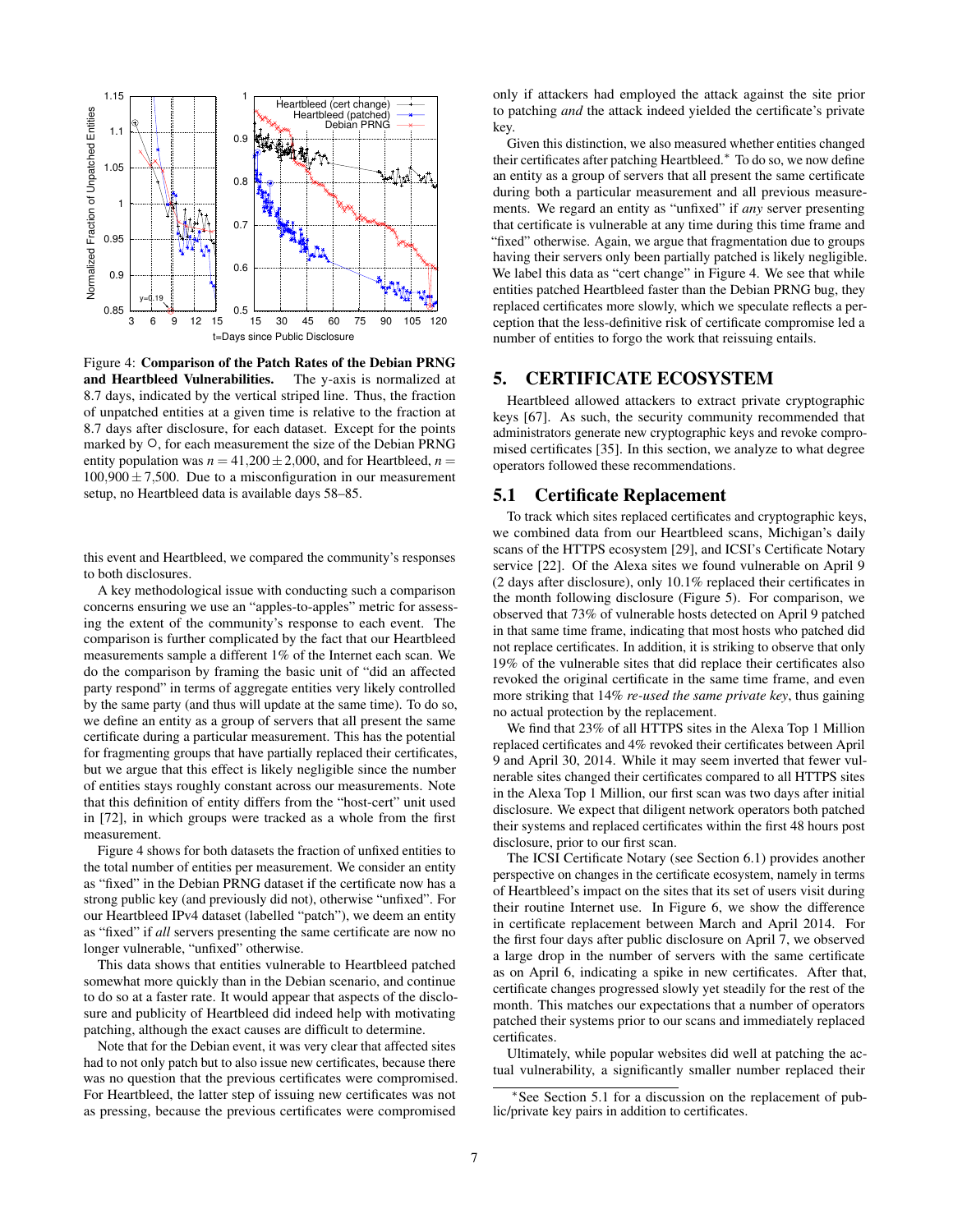<span id="page-7-0"></span>

Figure 5: Certificate Replacement on Vulnerable Alexa Sites. We monitored certificate replacement on vulnerable Alexa Top 1 Million sites and observe only 10% replaced certificates in the month following public disclosure.



Figure 6: ICSI Notary Certificate Changes. Over both March and April, we track the number of servers who have the same certificate as on the 6th of each month. We only include servers that served the same certificate for the previous month.



Figure 7: Revocations after Heartbleed. Certificate revocations dramatically increased after the disclosure. The jumps reflect GlobalSign (first) and GoDaddy (rest). However, still only 4% of HTTPS sites in the Alexa Top 1 Million revoked their certificates between April 9 and April 30, 2014.

### 5.2 Certificate Revocation

When a certificate or key can no longer be trusted, sites can request the issuing CA to *revoke* the certificate. CAs accomplish this by publishing certificate revocation lists (CRLs) and supporting the Online Certificate Status Protocol (OCSP) for live queries. Even though most vulnerable hosts failed to revoke old certificates, we observed about as many revocations in the three months following public disclosure as in the three previous years.

Prior to the vulnerability disclosure, we saw on average 491  $(\sigma=101)$  revocations per day for certificates found in our scans. As seen in Figure [7,](#page-7-0) in the days following disclosure, the number of revocations dramatically increased. The sudden increases were due to individual CAs invalidating large portions of their certificates. Most notably, GlobalSign revoked 56,353 certificates over two days (50.2% of their visible certificates), and GoDaddy, the largest CA, revoked 243,823 certificates in week-long bursts over the following three months. GlobalSign's large number of revocations were precipitated by a major customer, CloudFlare, revoking all of their customers' certificates [\[60\]](#page-13-21).

Revoking such a large number of certificates burdens both clients and servers. Clients must download large CRLs, which CAs must host. GlobalSign's CRL expanded the most, from 2 KB to 4.7 MB due to CloudFlare's revocations. CloudFlare hesitated to revoke their certificates, citing its significant cost, which they estimated would require an additional 40 Gbps of sustained traffic, corresponding to approximately \$400,000 per month [\[60\]](#page-13-21). StartCom, a CA that offers free SSL certificates, came under fire for continuing their policy of charging for revocation after the Heartbleed disclosure [\[44\]](#page-12-38). However, revocation places a sizable financial strain on CAs due to bandwidth costs [\[9,](#page-11-8) [60\]](#page-13-21).

# 5.3 Forward Secrecy

Heartbleed highlights the importance of using *forward secret* cipher suites in TLS. Without forward secrecy, the compromise of a server's private key, such as due to Heartbleed, allows an attacker who recorded previous communications encrypted with TLS to recover the session key used to protect that communication, subverting its confidentiality. Thus, we might expect operators to respond to Heartbleed by ensuring that at least in the future their servers will support forward secrecy.

Unfortunately, we find that only 44% of the connections observed by the ICSI Notary in May 2014 used forward secrecy. There has been a slow increase in adoption between December 2013 and April 2014, a gain of 1.0–4.3% each month. We observe a 4.2% increase between March and April 2014, but no larger than that between January and February. Surprisingly, this trend stagnated from April to August; the percentage of connections using forward secrecy stayed virtually the same. Currently, we are not sure why the increase in forward secrecy cipher use ceased. However, it appears clear that Heartbleed did not spur adoption of forward secrecy.

# 6. ATTACK SCENE

In addition to tracking vulnerable servers, we analyzed who was scanning for the Heartbleed vulnerability by examining network traffic collected from passive taps at Lawrence Berkeley National Laboratory (LBNL), the International Computer Science Institute (ICSI), and the National Energy Research Scientific Computing Center (NERSC), as well as a honeypot operated by a colleague on Amazon EC2.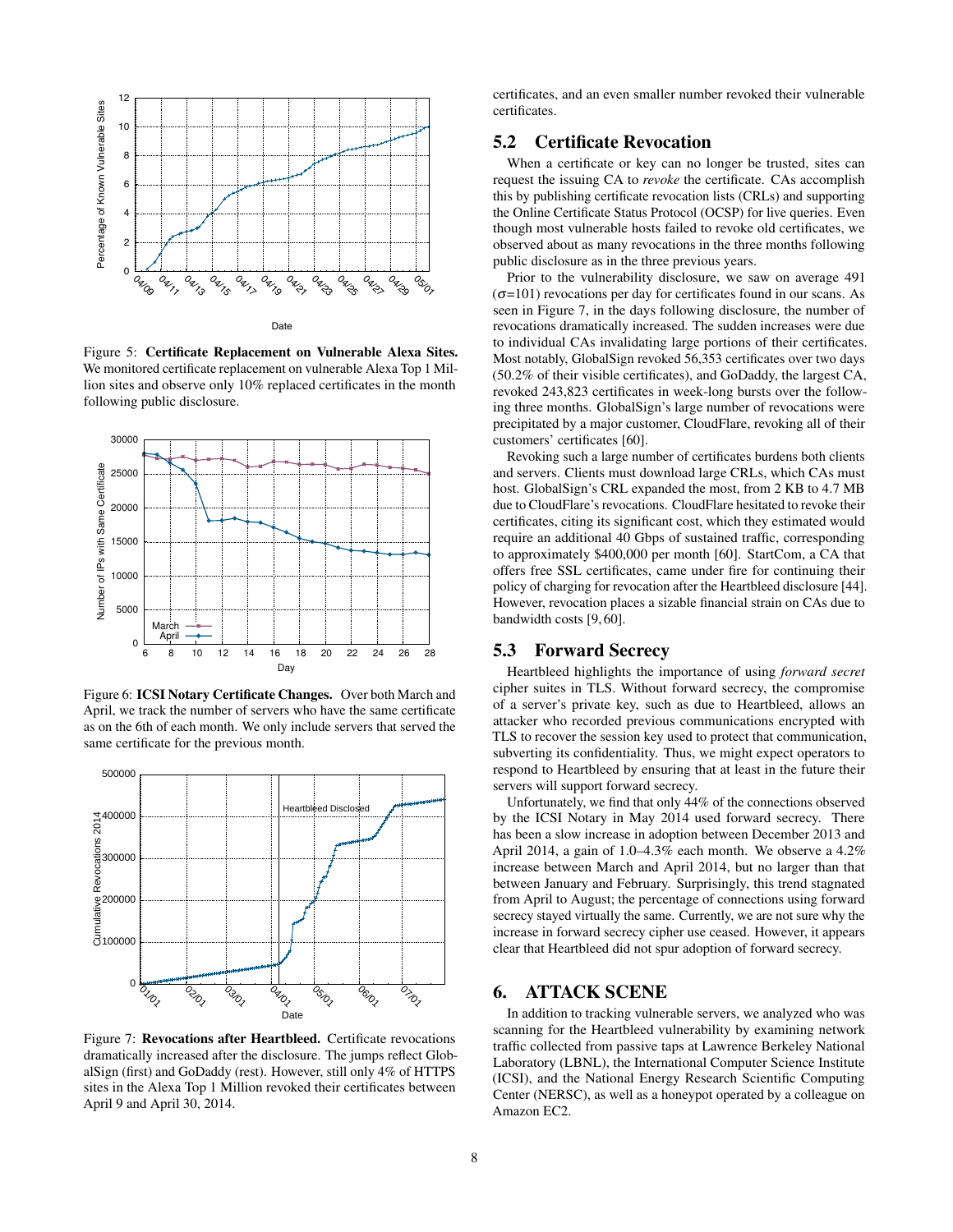To detect Heartbleed scanning, we extended the Bro's SSL/TLS analyzer to recognize Heartbeat messages [\[25,](#page-12-39) [57\]](#page-13-22). Note that this approach parses the full TLS protocol data stream, including the TLS record layer which remains unencrypted throughout the session, and thus achieves an accuracy significantly better than that provided by simple byte pattern matching. We have released our Bro modifications along with our detection script via the Bro git repository.

# <span id="page-8-0"></span>6.1 Pre-Disclosure Activity

LBNL's network spans two /16s, one /20 and one /21. The institute frequently retains extensive packet traces for forensic purposes, and for our purposes had full traces available from February–March 2012, February–March 2013, and January 23–April 30 2014. ICSI uses a /23 network, for which we had access to 30-days of full traces from April 2014. NERSC has a /16 network, for which we analyzed traces from February to April 2014. The EC2 honeypot provided full packet traces starting in November 2013.

For all four networks, over these time periods our detector found no evidence of any exploit attempt up through April 7, 2014. This provides strong evidence that at least for those time periods, no attacker with prior knowledge of Heartbleed conducted widespread scanning looking for vulnerable servers. Such scanning however could have occurred during other time periods.

#### 6.2 Post-disclosure Activity

To detect post-disclosure scanning, we similarly examined packet traces from LBNL, ICSI, and the EC2 honeypot. The first activity we observed originated from a host at the University of Latvia on April 8, starting at 15:18 UTC (21 hours 29 minutes after public disclosure), targeting 13 hosts at LBNL. This first attack was unusual in that it sent both unencrypted (pre-handshake) and encrypted (posthandshake) Heartbleed exploit packets to each host, likely trying to gauge the effectiveness of both approaches. We observed scanning of the other two networks within a few more hours.

In total, we observed 5,948 attempts to exploit the vulnerability from 692 distinct hosts (Table [7\)](#page-9-1). These connections targeted a total 217 hosts. 7 attackers successfully completed 103 exploit attempts against 12 distinct hosts (excluding the intentionally vulnerable honeypot). Figure [8](#page-8-1) presents the temporal behavior of scanning as seen at each location.

We detected several different types of exploit attempts, which we list in Table [6.](#page-8-2) In types (1) and (2), attackers sent exploit attempts prior to completely establishing the TLS session, which allowed us to directly inspect the attack payload. After establishment of the TLS session, the only pieces of information we can retrieve are the message type and size, which are both transferred in the clear. To detect scanning conducted in a fashion similar to our own, we checked the length of the encrypted message (3). We also consider all Heartbeat messages that we see prior to the first transmission of application data (4) to reflect exploit attempts.\* We identify attacks as successful when the destination server responds with more data than included in the original request (5), though as noted above we do not consider attacks on the EC2 honeypot as "successful".

The sixteen most aggressive probe sources (by number of scans) reside in Amazon address space. The scans originating from these hosts share many characteristics, including the use of encryption, the same packet length, and identical cipher suites. Closer exam-

<span id="page-8-1"></span>

Figure 8: Incoming Attacks. We track the number of incoming connections containing Heartbleed exploit messages seen at ICSI, LBNL, and the EC2 honeypot per day.

<span id="page-8-2"></span>

| Sources | Targets | Connections |
|---------|---------|-------------|
| 628     | 191     | 1.691       |
| 4       | 10      | 26          |
| 8       | 10      | 187         |
| 61      | 132     | 4.070       |
|         | 6       |             |
| 692     | 217     | 5.948       |
|         |         |             |

Table 6: Attack Types. We list different stages of attacks observed against LBNL, ICSI and the EC2 honeypot.

ination reveals that these hosts belong to two popular Heartbleed scan services: filippio.io (3,964 attempts from 40 hosts) and ssllabs.com (16 attempts from 5 hosts).

Examining connection attempts across each site, we find only three sources that attempted to scan all three networks. However, LBNL aggressively blocks scan traffic, so most hosts scanning it were likely blocked before they could locate a server against which to attempt Heartbleed exploits. Considering only the EC2 honeypot and the ICSI network (neither of which block scanning), we find 11 sources that scanned both.

Apart from our scans at the University of Michigan and another research group at TU Berlin, we found four sources that targeted more than 100 addresses at ICSI. Two of the sources were located in CHINANET, one at Nagravision, and one at Rackspace. The remaining Heartbleed exploit attempts only targeted smaller numbers of hosts without performing widespread scanning.

Hosts performing widespread scans exclusively targeted port 443 (HTTPS). We observed a small number of exploit against ports 993 (IMAPS), 995 (POP3S), 465 (SMTPS), as well as GridFTP. We also found a small number of exploit attempts against services running on other ports.

While we observed Heartbleed attacks originating from a large number of sources, we find that most hosts did not target more than one of our sites and likely do not represent Internet-wide scanning. Given the low volume of widespread scanning, the 201 sources attempting to exploit the EC2 honeypot appears surprisingly high. Our hypothesis is that attackers may preferentially scan denser address spaces, such as those of Amazon EC2, as they will likely yield a greater number of vulnerable targets.

<sup>∗</sup>Heartbeat messages should never precede application data. We verified this does not happen in real-world traffic by manually reviewing traces prior to the Heartbleed disclosure. We observed no such instances.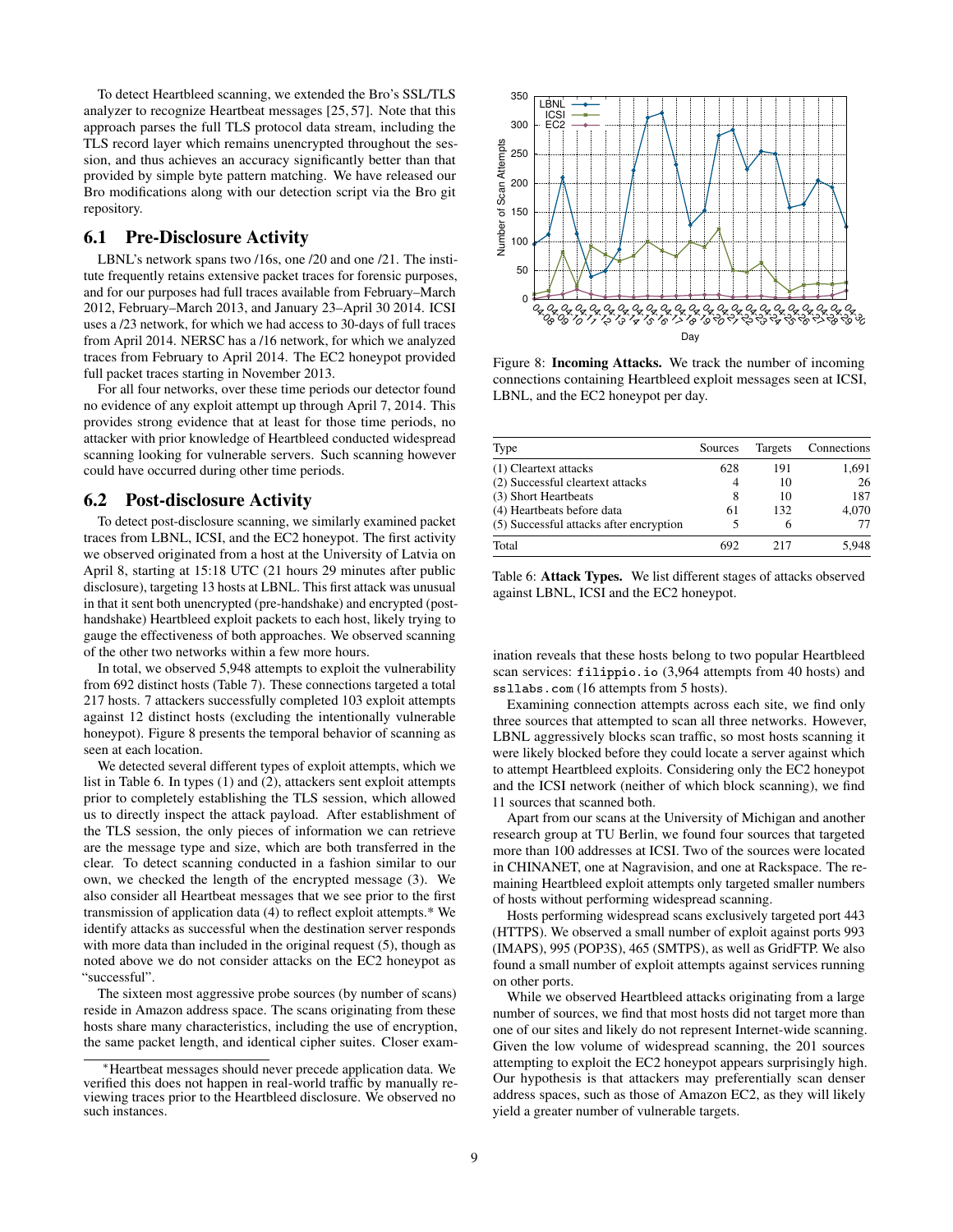<span id="page-9-1"></span>

| AS Name                   | <b>ASN</b> | Scans | <b>Hosts</b>   |
|---------------------------|------------|-------|----------------|
| Amazon.com                | 14618      | 4,267 | 206            |
| China Telecom             | 4812       | 507   | 139            |
| China169 Backbone         | 4837       | 147   | 34             |
| Chinanet                  | 4134       | 115   | 23             |
| University of Michigan    | 36375      | 92    | 3              |
| SoftLayer                 | 36351      | 85    | $\overline{2}$ |
| University of Latvia      | 8605       | 50    | 1              |
| Rackspace                 | 19994      | 47    | 11             |
| GoDaddy.com               | 26496      | 34    | 15             |
| <b>OVH</b>                | 16276      | 30    | 9              |
| <b>ViaWest</b>            | 13649      | 30    | 1              |
| Guangdong Mobile          | 9808       | 29    | 1              |
| New York Internet Company | 11403      | 29    | 1              |
| <b>ServerStack</b>        | 46652      | 27    | 1              |
| Comcast                   | 7922       | 20    | 5              |
| Global Village Telecom    | 18881      | 19    | 4              |
| China Telecom             | 4816       | 16    | 1              |
| Turk Telekomunikasyon     | 9121       | 15    | 8              |
| <b>DFN</b>                | 680        | 15    | $\overline{c}$ |
| Amazon.com                | 16509      | 12    | 5              |
| <b>TekSavvy Solutions</b> | 5645       | 11    | $\overline{2}$ |
| Oversun                   | 48172      | 11    | $\overline{2}$ |
| <b>HKNet</b>              | 4645       | 11    | 1              |
| CariNet                   | 10439      | 10    | 8              |
| PowerTech                 | 5381       | 10    | 1              |
| Nagravision               | 42570      | 10    | 1              |
| <b>CYBERDYNE</b>          | 37560      | 10    | 1              |

Table 7: ASes Responsible for Attacks. We list the ASNs/ISPs that sent 10 or more Heartbleed exploit attempts to LBNL, ICSI, and our EC2 honeypot.

# <span id="page-9-0"></span>7. NOTIFICATION

Three weeks after the initial disclosure a large number of hosts remained vulnerable, and we began notifying the system operators responsible for unpatched systems. This endeavor provided us with an opportunity to study the impact of large-scale vulnerability notification. In this section we describe our notification methodology and analyze the reactions to our notifications and its impact on patching.

## 7.1 Methodology

In order to find the appropriate operators to contact, we performed WHOIS lookups for the IP address of each vulnerable host appearing in our April 24, 2014 scan of the full IPv4 address space. We used the "abuse" e-mail contact extracted from each WHOIS record as our point of notification. We chose to use WHOIS abuse emails because they struck us as more reliable than emails from other sources. There also appeared to be less risk in offending a network operator through contacting the abuse contact. For example, many emails extracted from certificate Subject fields were not valid emails, and we observed several WHOIS records with comments instructing anything related to spam or abuse be sent to the abuse contact rather than the technical contact.

Our scan found 588,686 vulnerable hosts. However, we excluded embedded devices—which accounted for 56% of vulnerable hosts because administrators likely had no avenue for patching many of these devices at the time. These devices were detected using the fingerprints described in Section [3.6.](#page-4-2) The remaining 212,805 hosts corresponded to 4,648 distinct abuse contacts. Approximately 30,000 hosts belonged to RIPE and Amazon each. Because neither of these organizations directly manage hosts, we omitted them from our notifications.

To measure the impact of our notifications, we randomly split the abuse contacts into two groups, which we notified in stages.

<span id="page-9-2"></span>

Figure 9: Patch Rates of Group A vs Group B. The patch rates for our two notification sets show that notification had statistically significant impact on patch rate.

We sent notifications to the first half (Group A) on April 28, 2014, and the second half (Group B) on May 7, 2014. Our notification email introduced our research and provided a list of vulnerable hosts, information on the vulnerability, and a link to the EFF's Heartbleed recovery guide for systems administrators.

# 7.2 Patching Behavior

To track patching behavior, we conducted regular scans of the known vulnerable hosts every eight hours. We considered a contact as having reacted and begun patching if we found at least one host in the list we sent to the contact as patched. Figure [9](#page-9-2) shows a comparison of the patch rates between the two groups. Within 24 hours of the initial notification, 20.6% of the Group A operators had begun to patch, whereas only 10.8% of Group B contacts (not yet notified) had reacted. After eight days (just before the second group of notifications), 39.5% of Group A contacts had patched versus 26.8% in Group B. This is a 47% increase in patching for notified operators.

Fisher's Exact Test yields a one-sided p-value of very nearly zero for the null hypothesis that both groups reflect identical population characteristics. We thus conclude that our notification efforts had a statistically significant positive effect in spurring notified sites to patch. Our second round of notifications followed a similar pattern as the first. As Group A's rate of patching had decreased at that point, Group B caught up, resulting in both converging to around 57% of contacts having reacted within a couple of weeks of notification.

We also investigated the relationship between the reactions of network operators (per Section [7.3\)](#page-10-0) and their patching behavior. First, we sent our notification message in English, possibly creating a language barrier between us and the contact. We analyzed the Group A responses and found that email responses entirely in English had no statistically significant difference in the corresponding patching rate than for responses containing non-English text (Fisher's Exact Test yielded a two-sided p-value of 0.407).

We did, however, find statistically significant differences between each of the categories of responses framed below in Section [7.3,](#page-10-0) as shown in Figure [10,](#page-10-1) with human responders patching at the highest rate. Within the first day post-notification, 48% of human responders had begun patching, while none of the other categories had a patch rate higher than 32%.

The second strongest reactions came from contacts configured to send automated responses. 32% had reacted after one day, and 75% had reacted after three weeks. This indicates that operators using a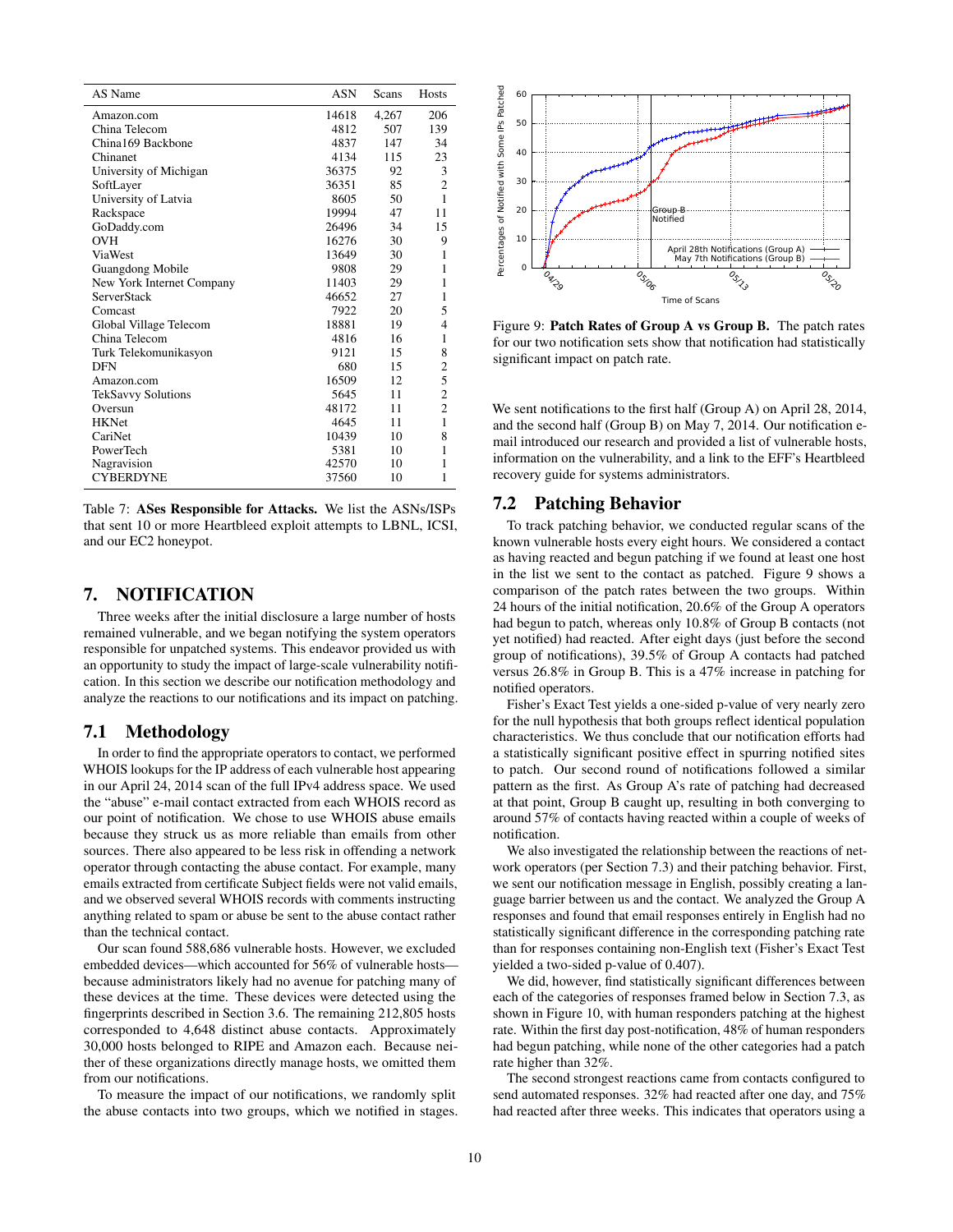<span id="page-10-1"></span>

Figure 10: Patch Rates for Different Response Types. Conditioning on the sort of reply we received for a given notification reveals statistically significant differences.

system to automatically process notifications and complaints will still often react appropriately.

Over 77% of the contacts never responded. After one day, 20% of such contacts had conducted some patching; after three weeks, 59% had. Right before Group B's notifications, the patch rate of these contacts was statistically significantly higher than Group B's patch rate. This shows that even when system operators do not respond when notified, they often still patch vulnerable systems.

#### <span id="page-10-0"></span>7.3 Responses

In our first group of notifications, on April 28, 2014, we contacted 2,308 abuse contacts and received email responses from 514 contacts. Of these 59 (11%) were clearly human-generated, 197 (38%) were automated, and 258 (50%) were delivery failures. We received 16 automated emails where we subsequently received a human response; these we classified as human (thus, in total we received 530 emails). The vast majority of responses (88%) were in English; other common languages included Russian, German, Portuguese, and Spanish.

We classified a positive response as one that thanked us or stated their plan to remedy their vulnerable hosts. The human-generated responses were overall very positive (54/59), with only three that we deemed neutral, and two negative. The two negative responses questioned the legality of our scan despite our explicit explanation that we did not exploit the vulnerability.

Automated messages came in four forms: confirmations (24%), tickets (44%), trackers (23%), and miscellaneous bounces (9%; primarily out-of-office notices and "no longer working here" messages). Confirmation emails confirmed the receipt of our notification; tickets provided a reference or ticket identifier to associate with our notification message; and trackers were tickets that also explicitly provided a link to a support site to track progress on opened tickets. Curiously, 21 of the 45 trackers did not provide the credentials to log into the support website, 2 provided invalid credentials, and 3 did not have our ticket listed on their support site. In the week following our notification, we were informed that 19 tickets were closed, although only 4 provided any reasoning.

Out of the 258 delivery failure replies, 197 indicated the recipient did not receive our notification. Other error messages included full inboxes or filtering due to spam, and several did not describe a clear error. We observed 30 delayed and retrying emails, but all timed-out within three days.

# 7.4 Network Operator Survey

We sent a brief survey to positive human responders, where all questions were optional, and received anonymous submissions from 17 contacts. Surprisingly, all 17 expressed awareness of the vulnerability and stated their organizations had performed some remediation effort prior to our notification, typically through informing their clients/customers and patching machines if accessible. When we asked why might the hosts we detected still be vulnerable, the most common responses were that they did not have direct control over those servers, or their own scans must have missed those hosts. It appears ignorance of the vulnerability and its threat did not play a factor in slow patching, although our sample size is small. When asked if they replaced or revoked vulnerable certificates, nine said yes, two said no, and one was unaware of the recommendation. Finally, we asked if these contacts would like to receive notifications of similar vulnerabilities in the future. Twelve said yes, two said no, and the others did not respond. This again demonstrates that our notifications were in general well-received.

# 8. DISCUSSION

Heartbleed's severe risks, widespread impact, and costly global cleanup qualify it as a security disaster. However, by analyzing such events and learning from them, the community can be better prepared to address major security failures in the future. In this section, we use our results to highlight weaknesses in the security ecosystem, suggest improved techniques for recovery, and identify important areas for future research.

HTTPS Administration. Heartbleed revealed important shortcomings in the public key infrastructure that underlies HTTPS. One set of problems concerns certificate replacement and revocation. As discussed in Section [5,](#page-6-2) only 10% of known vulnerable sites replaced their certificates, and an astounding 14% of those reused the existing, potentially leaked, private key. This data suggests that many server administrators have only a superficial understanding of how the HTTPS PKI operates or failed to understand the consequences of the Heartbleed information leak. This underscores the importance for the security community of providing specific, clear, and actionable advice for network operators if similar vulnerabilities occur in the future. Certificate management remains difficult for operators, highlighting the pressing need for solutions that enable server operators to correctly deploy HTTPS and its associated infrastructure.

One of the ironies of Heartbleed was that using HTTPS, a protocol intended to provide security and privacy, introduced vulnerabilities that were in some cases more dangerous than those of unencrypted HTTP. However, we emphasize that HTTPS is ultimately the more secure protocol for a wide variety of threat models. Unfortunately, only 45% of the Top 1 Million websites support HTTPS, despite efforts by organizations such as the EFF and Google to push for global HTTPS deployment.

Revocation and Scalability. Even though only a small fraction of vulnerable sites revoked their certificates, Heartbleed placed an unprecedented strain on certificate authorities and revocation infrastructure. In the three months following public disclosure, about as many revocations were processed by CAs as in the three years proceeding the incident. Wholesale revocation such as required by an event like Heartbleed stresses the scalability of basing revocation on the distribution of large lists of revoked certificates. As a result, CAs were backlogged with revocation processing and saddled with unexpected financial costs for CRL distribution—CloudFlare alone paid \$400,000 per month in bandwidth [\[60\]](#page-13-21). The community needs de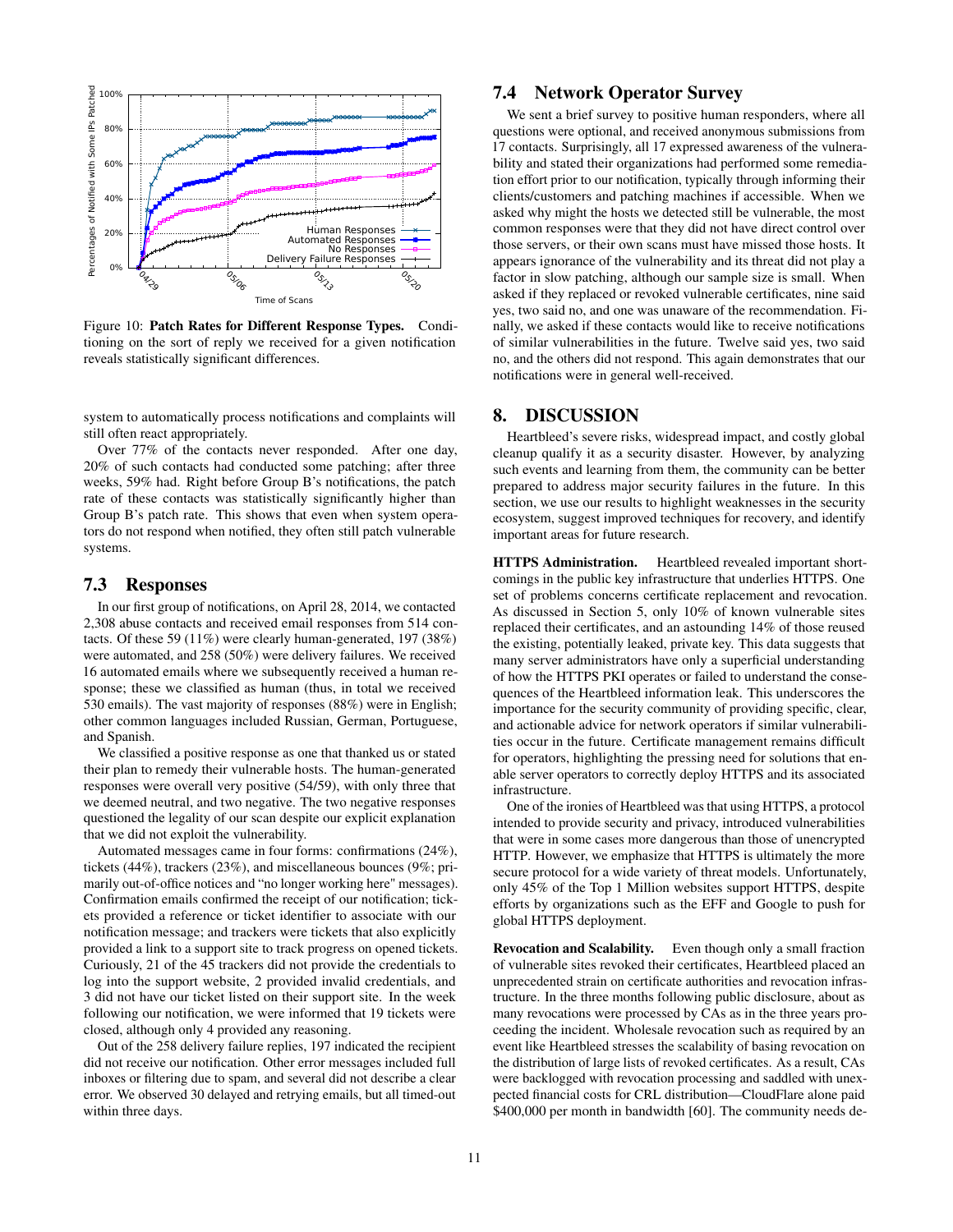velop methods for scalable revocation that can gracefully accommodate mass revocation events, as seen in the aftermath of Heartbleed.

Support for Critical Projects. While not a focus of our research, many in the community have argued that this event dramatically underscores shortcomings in how our community develops, deploys, and supports security software. Given the unending nature of software bugs, the Heartbleed vulnerability raises the question of why the Heartbeat extension was enabled for popular websites. The extension is intended for use in DTLS, an extension unneeded for these sites. Ultimately, the inclusion and default configuration of this largely unnecessary extension precipitated the Heartbleed catastrophe. It also appears likely that a code review would have uncovered the vulnerability. Despite the fact that OpenSSL is critical to the secure operation of the majority of websites, it receives negligible support [\[43\]](#page-12-40). Our community needs to determine effective support models for these core open-source projects.

Vulnerability Disclosure. With the exception of a small handful, the most prominent websites patched within 24 hours. In many ways, this represents an impressive feat. However, we also observed vulnerability scans from potential attackers within 22 hours, and it is likely that popular sites were targeted before the onset of large, indiscriminate scans.

Several factors indicate that patching was delayed because the Heartbleed disclosure process unfolded in a hasty and poorly coordinated fashion. Several major operating system vendors were not notified in advance of public disclosure, ultimately leading to delayed user recovery. As discussed in Section [3,](#page-2-0) a number of important sites remained vulnerable more than 48 hours after initial disclosure, including Yahoo, the fourth most popular site on the Internet. The security community needs to be better prepared for mass vulnerability disclosure before a similar incident happens again. This includes addressing difficult questions, such as how to determine which software maintainers and users to notify, and how to balance advance disclosure against the risk of premature leaks.

Notification and Patching. Perhaps the most interesting lesson from our study of Heartbleed is the surprising impact that direct notification of network operators can have on patching. Even with global publicity and automatic update mechanisms, Heartbleed patching plateaued two weeks after disclosure with 2.4% of HTTPS hosts remaining vulnerable, suggesting that widespread awareness of the problem is not enough to ensure patching. However, as discussed in Section [7,](#page-9-0) when we notified network operators of the unpatched systems in their address space, the rate of patching increased by 47%. Many operators reported that they had intended to patch, but that they had missed the systems we detected.

Although Internet-wide measurement techniques have enabled the mass detection of vulnerable systems, many researchers (including us) had assumed that performing mass vulnerability notifications for an incident like Heartbleed would be either too difficult or ineffective. Our findings challenge this view. Future work is needed to understand what factors influence the effectiveness of mass notifications and determine how best to perform them. For instance, was Heartbleed's infamy a precondition for the high response rate we observed? Can we develop systems that combine horizontal scanning with automatically generated notifications to quickly respond to future events? Can we standardize machine-readable notification formats that can allow firewalls and intrusion detection systems to act on them automatically? What role should coordinating bodies such as CERT play in this process? With additional work along these lines, automatic, measurement-driven mass notifications may someday be an important tool in the defensive security arsenal.

# 9. CONCLUSION

In this work we analyzed numerous aspects of the recent OpenSSL Heartbleed vulnerability, including (1) who was initially vulnerable, (2) patching behavior, and (3) impact on the certificate authority ecosystem. We found that the vulnerability was widespread, and estimated that between 24–55% of HTTPS-enabled servers in the Alexa Top 1 Million were initially vulnerable, including 44 of the Alexa Top 100. Sites patched heavily in the first two weeks after disclosure, but patching subsequently plateaued, and 3% of the HTTPS Alexa Top 1 Million sites remained vulnerable after two months. We further observed that only 10% of vulnerable sites replaced their certificates compared to 73% that patched, and 14% of sites doing so used the same private key, providing no protection.

We investigated the attack landscape, finding no evidence of largescale attacks prior to the public disclosure, but vulnerability scans began within 22 hours. We observed post-disclosure attackers employing several distinct types of attacks from 692 sources, many coming from Amazon EC2 and Chinese ASes. We also conducted a mass notification of vulnerable hosts, finding a significant positive impact on the patching of hosts to which we sent notifications, indicating that this type of notification helps reduce global vulnerability. Finally, we drew upon our analyses to frame what went well and what went poorly in our community's response, providing perspectives on how we might respond more effectively to such events in the future.

# Acknowledgments

The authors thank Ivan Ristic for providing historical data on TLS support, as well as Elie Bursztein, Paul Pearce, Hovav Shacham, Aashish Sharma, and Matthias Vallentin. We similarly thank the exceptional sysadmins at the University of Michigan for their help and support throughout this project.

This work was supported in part by the Department of Homeland Security Science and Technology Directorate under contracts D08PC75388, FA8750-12-2-0235, and FA8750-12-2-0314; the National Science Foundation under contracts CNS-0751116, CNS-08311174, CNS-091639, CNS-1111699, CNS-1255153, and CNS-1330142; DARPA award HR0011-12-2-005; and the Department of the Navy under contract N000.14-09-1-1042.

# 10. REFERENCES

- <span id="page-11-0"></span>[1] Alexa Top 1,000,000 Sites. [http://s3.amazonaws.com/alexa-static/top-1m.csv.zip.](http://s3.amazonaws.com/alexa-static/top-1m.csv.zip)
- <span id="page-11-6"></span>[2] Bitcoin Core Version History. [https://bitcoin.org/en/version-history.](https://bitcoin.org/en/version-history)
- <span id="page-11-3"></span>[3] Installing OpenDKIM. [http://www.opendkim.org/INSTALL.](http://www.opendkim.org/INSTALL)
- <span id="page-11-2"></span>[4] Telnet Server with SSL Encryption Support. [https://packages.debian.org/stable/net/telnetd-ssl.](https://packages.debian.org/stable/net/telnetd-ssl)
- <span id="page-11-1"></span>[5] Install Ejabberd, Oct. 2004. [http://www.ejabberd.im/tuto-install-ejabberd.](http://www.ejabberd.im/tuto-install-ejabberd)
- <span id="page-11-4"></span>[6] Cassandra Wiki - Internode Encryption, Nov. 2013. [http://wiki.apache.org/cassandra/InternodeEncryption.](http://wiki.apache.org/cassandra/InternodeEncryption)
- <span id="page-11-7"></span>[7] Android Platform Versions, Apr. 2014. [https://developer.android.com/about/dashboards/](https://developer.android.com/about/dashboards/index.html#Platform) [index.html#Platform.](https://developer.android.com/about/dashboards/index.html#Platform)
- <span id="page-11-5"></span>[8] Apple Says iOS, OSX and "Key Web Services" Not Affected by Heartbleed Security Flaw, Apr. 2014. [http://recode.net/2014/04/10/apple-says-ios-osx-and-key](http://recode.net/2014/04/10/apple-says-ios-osx-and-key-web-services-not-affected-by-heartbleed-security-flaw/)[web-services-not-affected-by-heartbleed-security-flaw/.](http://recode.net/2014/04/10/apple-says-ios-osx-and-key-web-services-not-affected-by-heartbleed-security-flaw/)
- <span id="page-11-8"></span>[9] Heartbleed F.A.Q., 2014. [https://www.startssl.com/?app=43.](https://www.startssl.com/?app=43)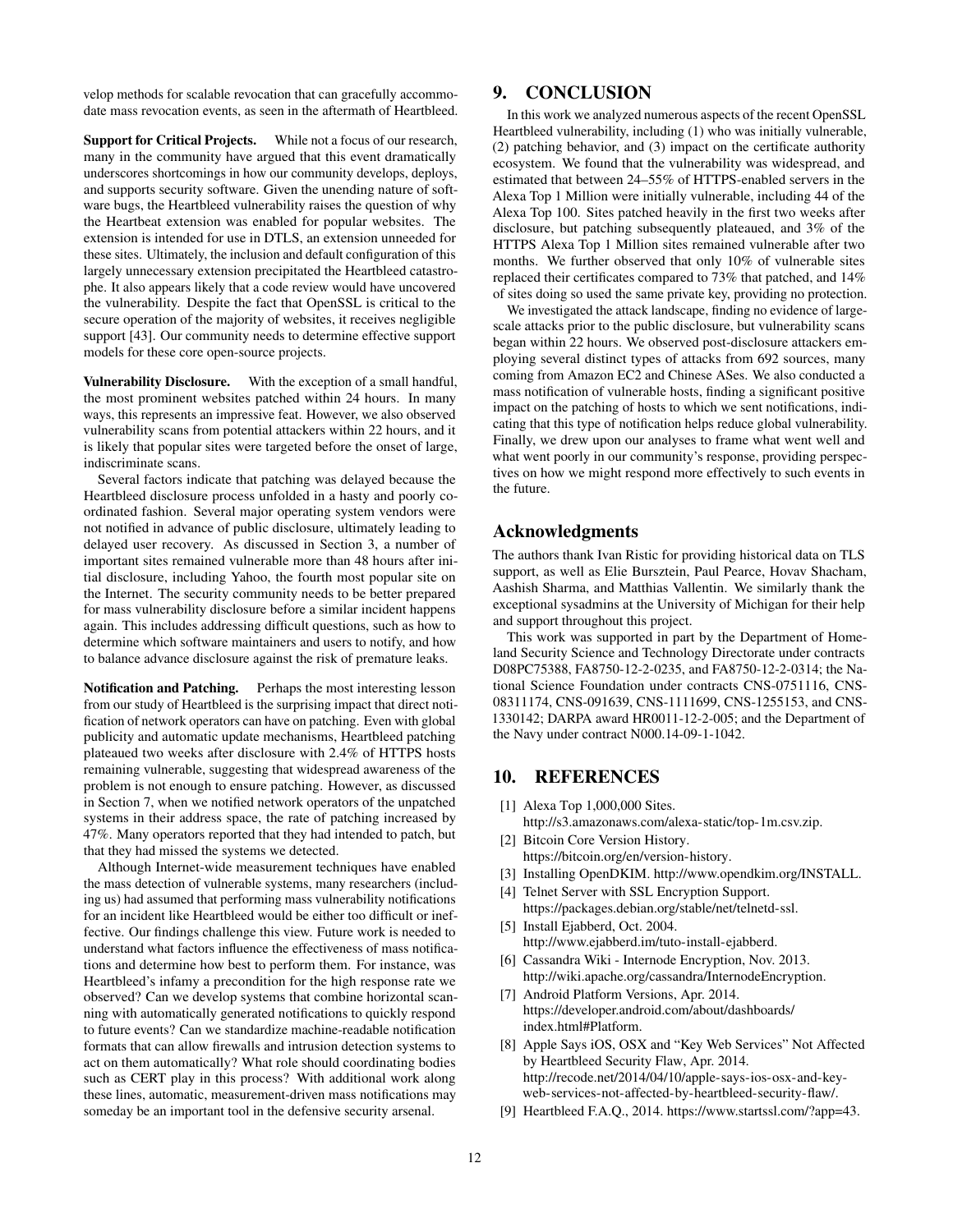- <span id="page-12-23"></span>[10] The Heartbleed Hit List: The Passwords You Need to Change Right Now, Apr. 2014. [http://mashable.com/2014/04/09/](http://mashable.com/2014/04/09/heartbleed-bug-websites-affected/) [heartbleed-bug-websites-affected/.](http://mashable.com/2014/04/09/heartbleed-bug-websites-affected/)
- <span id="page-12-4"></span>[11] HP Support Document c04249852, May 2014. [http://goo.gl/AcUG8I.](http://goo.gl/AcUG8I)
- <span id="page-12-6"></span>[12] Is Openfire Affected by Heartbleed?, Apr. 2014. [https://community.igniterealtime.org/thread/52272.](https://community.igniterealtime.org/thread/52272)
- <span id="page-12-21"></span>[13] June 2014 Web Server Survey, 2014. [http://news.netcraft.com/](http://news.netcraft.com/archives/2014/06/06/june-2014-web-server-survey.html) [archives/2014/06/06/june-2014-web-server-survey.html.](http://news.netcraft.com/archives/2014/06/06/june-2014-web-server-survey.html)
- <span id="page-12-8"></span>[14] NGINX and the Heartbleed Vulnerability, Apr. 2014. [http://](http://nginx.com/blog/nginx-and-the-heartbleed-vulnerability/) [nginx.com/blog/nginx-and-the-heartbleed-vulnerability/.](http://nginx.com/blog/nginx-and-the-heartbleed-vulnerability/)
- <span id="page-12-36"></span>[15] Official BTCJam Update, Apr. 2014. [http://blog.btcjam.com/](http://blog.btcjam.com/post/82158642922/official-btcjam-update) [post/82158642922/official-btcjam-update.](http://blog.btcjam.com/post/82158642922/official-btcjam-update)
- <span id="page-12-33"></span>[16] SSL Pulse, Apr. 2014. [https://www.trustworthyinternet.org/ssl-pulse/.](https://www.trustworthyinternet.org/ssl-pulse/)
- <span id="page-12-12"></span>[17] Tomcat Heartbleed, Apr. 2014. [https://wiki.apache.org/tomcat/Security/Heartbleed.](https://wiki.apache.org/tomcat/Security/Heartbleed)
- <span id="page-12-25"></span>[18] Wikimedia's Response to the "Heartbleed" Security Vulnerability, Apr. 2014. [https://blog.wikimedia.org/2014/04/10/wikimedias-response](https://blog.wikimedia.org/2014/04/10/wikimedias-response-to-the-heartbleed-security-vulnerability/)[to-the-heartbleed-security-vulnerability/.](https://blog.wikimedia.org/2014/04/10/wikimedias-response-to-the-heartbleed-security-vulnerability/)
- [19] Adobe. Heartbleed Update, Apr. 2014. [http://blogs.adobe.com/psirt/?p=1085.](http://blogs.adobe.com/psirt/?p=1085)
- <span id="page-12-24"></span>[20] M. Al-Bassam. Top Alexa 10,000 Heartbleed Scan—April 14, 2014. [https://github.com/musalbas/heartbleed-masstest/blob/](https://github.com/musalbas/heartbleed-masstest/blob/94cd9b6426311f0d20539e696496ed3d7bdd2a94/top1000.txt) [94cd9b6426311f0d20539e696496ed3d7bdd2a94/](https://github.com/musalbas/heartbleed-masstest/blob/94cd9b6426311f0d20539e696496ed3d7bdd2a94/top1000.txt) [top1000.txt.](https://github.com/musalbas/heartbleed-masstest/blob/94cd9b6426311f0d20539e696496ed3d7bdd2a94/top1000.txt)
- <span id="page-12-26"></span>[21] Alienth. We Recommend that You Change Your Reddit Password, Apr. 2014. [http://www.reddit.com/r/announcements/comments/231hl7/](http://www.reddit.com/r/announcements/comments/231hl7/we_recommend_that_you_change_your_reddit_password/) [we\\_recommend\\_that\\_you\\_change\\_your\\_reddit\\_password/.](http://www.reddit.com/r/announcements/comments/231hl7/we_recommend_that_you_change_your_reddit_password/)
- <span id="page-12-34"></span>[22] B. Amann, M. Vallentin, S. Hall, and R. Sommer. Extracting Certificates from Live Traffic: A Near Real-Time SSL Notary Service. Technical Report TR-12-014, ICSI, Nov. 2012.
- <span id="page-12-27"></span>[23] AWeber Communications. Heartbleed: We're Not Affected. Here's What You Can Do To Protect Yourself, Apr. 2014. [http://blog.aweber.com/articles-tips/](http://blog.aweber.com/articles-tips/heartbleed-how-to-protect-yourself.htm) [heartbleed-how-to-protect-yourself.htm.](http://blog.aweber.com/articles-tips/heartbleed-how-to-protect-yourself.htm)
- <span id="page-12-20"></span>[24] Bitcoin. OpenSSL Heartbleed Vulnerability, Apr. 2014. [https://bitcoin.org/en/alert/2014-04-11-heartbleed.](https://bitcoin.org/en/alert/2014-04-11-heartbleed)
- <span id="page-12-39"></span>[25] Bro Network Security Monitor Web Site. [http://www.bro.org.](http://www.bro.org)
- <span id="page-12-28"></span>[26] N. Craver. Is Stack Exchange Safe from Heartbleed?, Apr. 2014. [http://meta.stackexchange.com/questions/228758/](http://meta.stackexchange.com/questions/228758/is-stack-exchange-safe-from-heartbleed) [is-stack-exchange-safe-from-heartbleed.](http://meta.stackexchange.com/questions/228758/is-stack-exchange-safe-from-heartbleed)
- <span id="page-12-35"></span>[27] R. Dingledine. Tor OpenSSL Bug CVE-2014-0160, Apr. 2014. [https://blog.torproject.org/blog/openssl-bug-cve-2014-0160.](https://blog.torproject.org/blog/openssl-bug-cve-2014-0160)
- <span id="page-12-29"></span>[28] Dropbox Support. [https://twitter.com/dropbox\\_support/status/](https://twitter.com/dropbox_support/status/453673783480832000) [453673783480832000,](https://twitter.com/dropbox_support/status/453673783480832000) Apr. 2014. Quick Update on Heartbleed: We've Patched All of Our User-Facing Services & Will Continue to Work to Make Sure Your Stuff is Always Safe.
- <span id="page-12-3"></span>[29] Z. Durumeric, J. Kasten, M. Bailey, and J. A. Halderman. Analysis of the HTTPS Certificate Ecosystem. In *Proc. ACM Internet Measurement Conference*, Oct. 2013.
- <span id="page-12-2"></span>[30] Z. Durumeric, E. Wustrow, and J. A. Halderman. ZMap: Fast Internet-Wide Scanning and its Security Applications. In *Proc. USENIX Security Symposium*, Aug. 2013.
- <span id="page-12-1"></span>[31] A. Ellis. Akamai heartbleed Update (V3), Apr. 2014. [https://](https://blogs.akamai.com/2014/04/heartbleed-update-v3.html) [blogs.akamai.com/2014/04/heartbleed-update-v3.html.](https://blogs.akamai.com/2014/04/heartbleed-update-v3.html)
- <span id="page-12-18"></span>[32] A. S. Foundation. CouchDB and the Heartbleed SSL/TLS Vulnerability, Apr. 2014. [https://blogs.apache.org/couchdb/](https://blogs.apache.org/couchdb/entry/couchdb_and_the_heartbleed_ssl) [entry/couchdb\\_and\\_the\\_heartbleed\\_ssl.](https://blogs.apache.org/couchdb/entry/couchdb_and_the_heartbleed_ssl)
- <span id="page-12-30"></span>[33] GoDaddy. OpenSSL Heartbleed: We've Patched Our Servers, Apr. 2014. [http://support.godaddy.com/godaddy/](http://support.godaddy.com/godaddy/openssl-and-heartbleed-vulnerabilities/) [openssl-and-heartbleed-vulnerabilities/.](http://support.godaddy.com/godaddy/openssl-and-heartbleed-vulnerabilities/)
- <span id="page-12-37"></span>[34] L. Grangeia. Heartbleed, Cupid and Wireless, May 2014. [http://www.sysvalue.com/en/heartbleed-cupid-wireless/.](http://www.sysvalue.com/en/heartbleed-cupid-wireless/)
- <span id="page-12-9"></span>[35] S. Grant. The Bleeding Hearts Club: Heartbleed Recovery for System Administrators, Apr. 2014. [https://www.eff.org/deeplinks/2014/04/bleeding-hearts-club](https://www.eff.org/deeplinks/2014/04/bleeding-hearts-club-heartbleed-recovery-system-administrators)[heartbleed-recovery-system-administrators.](https://www.eff.org/deeplinks/2014/04/bleeding-hearts-club-heartbleed-recovery-system-administrators)
- <span id="page-12-0"></span>[36] B. Grubb. Heartbleed Disclosure Timeline: Who Knew What and When. Apr. 2014. [http://www.smh.com.au/it-pro/](http://www.smh.com.au/it-pro/security-it/heartbleed-disclosure-timeline-who-knew-what-and-when-20140415-zqurk.html) [security-it/heartbleed-disclosure-timeline-who-knew-what](http://www.smh.com.au/it-pro/security-it/heartbleed-disclosure-timeline-who-knew-what-and-when-20140415-zqurk.html)[and-when-20140415-zqurk.html.](http://www.smh.com.au/it-pro/security-it/heartbleed-disclosure-timeline-who-knew-what-and-when-20140415-zqurk.html)
- <span id="page-12-13"></span>[37] L. Haisley. OpenSSL Crash with STARTTLS in Courier, May 2014. [http://sourceforge.net/p/courier/mailman/message/](http://sourceforge.net/p/courier/mailman/message/32298514/) [32298514/.](http://sourceforge.net/p/courier/mailman/message/32298514/)
- <span id="page-12-14"></span>[38] IBM. OpenSSL Heartbleed (CVE-2014-0160), May 2014. [https://www-304.ibm.com/connections/blogs/PSIRT/entry/](https://www-304.ibm.com/connections/blogs/PSIRT/entry/openssl_heartbleed_cve_2014_0160) [openssl\\_heartbleed\\_cve\\_2014\\_0160.](https://www-304.ibm.com/connections/blogs/PSIRT/entry/openssl_heartbleed_cve_2014_0160)
- <span id="page-12-31"></span>[39] Infusionsoft. What You Need to Know About Heartbleed, Apr. 2014. [http://blog.infusionsoft.com/company-news/](http://blog.infusionsoft.com/company-news/need-know-heartbleed/) [need-know-heartbleed/.](http://blog.infusionsoft.com/company-news/need-know-heartbleed/)
- <span id="page-12-32"></span>[40] Internal Revenue Service. IRS Statement on "Heartbleed" and Filing Season, Apr. 2014. [http://www.irs.gov/uac/Newsroom/](http://www.irs.gov/uac/Newsroom/IRS-Statement-on-Heartbleed-and-Filing-Season) [IRS-Statement-on-Heartbleed-and-Filing-Season.](http://www.irs.gov/uac/Newsroom/IRS-Statement-on-Heartbleed-and-Filing-Season)
- <span id="page-12-10"></span>[41] W. Kamishlian and R. Norris. Installing OpenSSL for Jabberd 2. [http://www.jabberdoc.org/app\\_openssl.html.](http://www.jabberdoc.org/app_openssl.html)
- <span id="page-12-17"></span>[42] Litespeed Technologies. LSWS 4.2.9 Patches Heartbleed Bug, Apr. 2014. [http://www.litespeedtech.com/support/forum/](http://www.litespeedtech.com/support/forum/threads/lsws-4-2-9-patches-heartbleed-bug.8504/) [threads/lsws-4-2-9-patches-heartbleed-bug.8504/.](http://www.litespeedtech.com/support/forum/threads/lsws-4-2-9-patches-heartbleed-bug.8504/)
- <span id="page-12-40"></span>[43] S. Marquess. Of Money, Responsibility, and Pride, Apr. 2014. [http://veridicalsystems.com/blog/](http://veridicalsystems.com/blog/of-money-responsibility-and-pride/) [of-money-responsibility-and-pride/.](http://veridicalsystems.com/blog/of-money-responsibility-and-pride/)
- <span id="page-12-38"></span>[44] M. Masnick. Shameful Security: StartCom Charges People To Revoke SSL Certs Vulnerable to Heartbleed, Apr. 2014. [http://www.techdirt.com/articles/20140409/11442426859/](http://www.techdirt.com/articles/20140409/11442426859/shameful-security-startcom-charges-people-to-revoke-ssl-certs-vulnerable-to-heartbleed.shtml) [shameful-security-startcom-charges-people-to-revoke-ssl](http://www.techdirt.com/articles/20140409/11442426859/shameful-security-startcom-charges-people-to-revoke-ssl-certs-vulnerable-to-heartbleed.shtml)[certs-vulnerable-to-heartbleed.shtml.](http://www.techdirt.com/articles/20140409/11442426859/shameful-security-startcom-charges-people-to-revoke-ssl-certs-vulnerable-to-heartbleed.shtml)
- <span id="page-12-5"></span>[45] N. Mehta and Codenomicon. The Heartbleed Bug. [http://heartbleed.com/.](http://heartbleed.com/)
- <span id="page-12-7"></span>[46] Microsoft. Microsoft Services unaffected by OpenSSL Heartbleed vulnerability, Apr. 2014. [http://blogs.technet.com/](http://blogs.technet.com/b/security/archive/2014/04/10/microsoft-devices-and-services-and-the-openssl-heartbleed-vulnerability.aspx) [b/security/archive/2014/04/10/microsoft-devices-and](http://blogs.technet.com/b/security/archive/2014/04/10/microsoft-devices-and-services-and-the-openssl-heartbleed-vulnerability.aspx)[services-and-the-openssl-heartbleed-vulnerability.aspx.](http://blogs.technet.com/b/security/archive/2014/04/10/microsoft-devices-and-services-and-the-openssl-heartbleed-vulnerability.aspx)
- <span id="page-12-16"></span>[47] MongoDB. MongoDB Response on Heartbleed OpenSSL Vulnerability, Apr. 2014. [http://www.mongodb.com/blog/post/](http://www.mongodb.com/blog/post/mongodb-response-heartbleed-openssl-vulnerability) [mongodb-response-heartbleed-openssl-vulnerability.](http://www.mongodb.com/blog/post/mongodb-response-heartbleed-openssl-vulnerability)
- <span id="page-12-19"></span>[48] K. Murchison. Heartbleed Warning - Cyrus Admin Passowrd Leak!, Apr. 2014. [http://lists.andrew.cmu.edu/pipermail/](http://lists.andrew.cmu.edu/pipermail/info-cyrus/2014-April/037351.html) [info-cyrus/2014-April/037351.html.](http://lists.andrew.cmu.edu/pipermail/info-cyrus/2014-April/037351.html)
- <span id="page-12-11"></span>[49] E. Ng. Tunnel Fails after OpenSSL Patch, Apr. 2014. [https://](https://lists.openswan.org/pipermail/users/2014-April/022934.html) [lists.openswan.org/pipermail/users/2014-April/022934.html.](https://lists.openswan.org/pipermail/users/2014-April/022934.html)
- <span id="page-12-15"></span>[50] M. O'Connor. Google Services Updated to Address OpenSSL CVE-2014-0160 (the Heartbleed Bug), Apr. 2014. [http://googleonlinesecurity.blogspot.com/2014/04/](http://googleonlinesecurity.blogspot.com/2014/04/google-services-updated-to-address.html) [google-services-updated-to-address.html.](http://googleonlinesecurity.blogspot.com/2014/04/google-services-updated-to-address.html)
- <span id="page-12-22"></span>[51] P. Ondruska. Does OpenSSL CVE-2014-0160 Effect Jetty Users?, Apr. 2014. [http://dev.eclipse.org/mhonarc/lists/](http://dev.eclipse.org/mhonarc/lists/jetty-users/msg04624.html) [jetty-users/msg04624.html.](http://dev.eclipse.org/mhonarc/lists/jetty-users/msg04624.html)